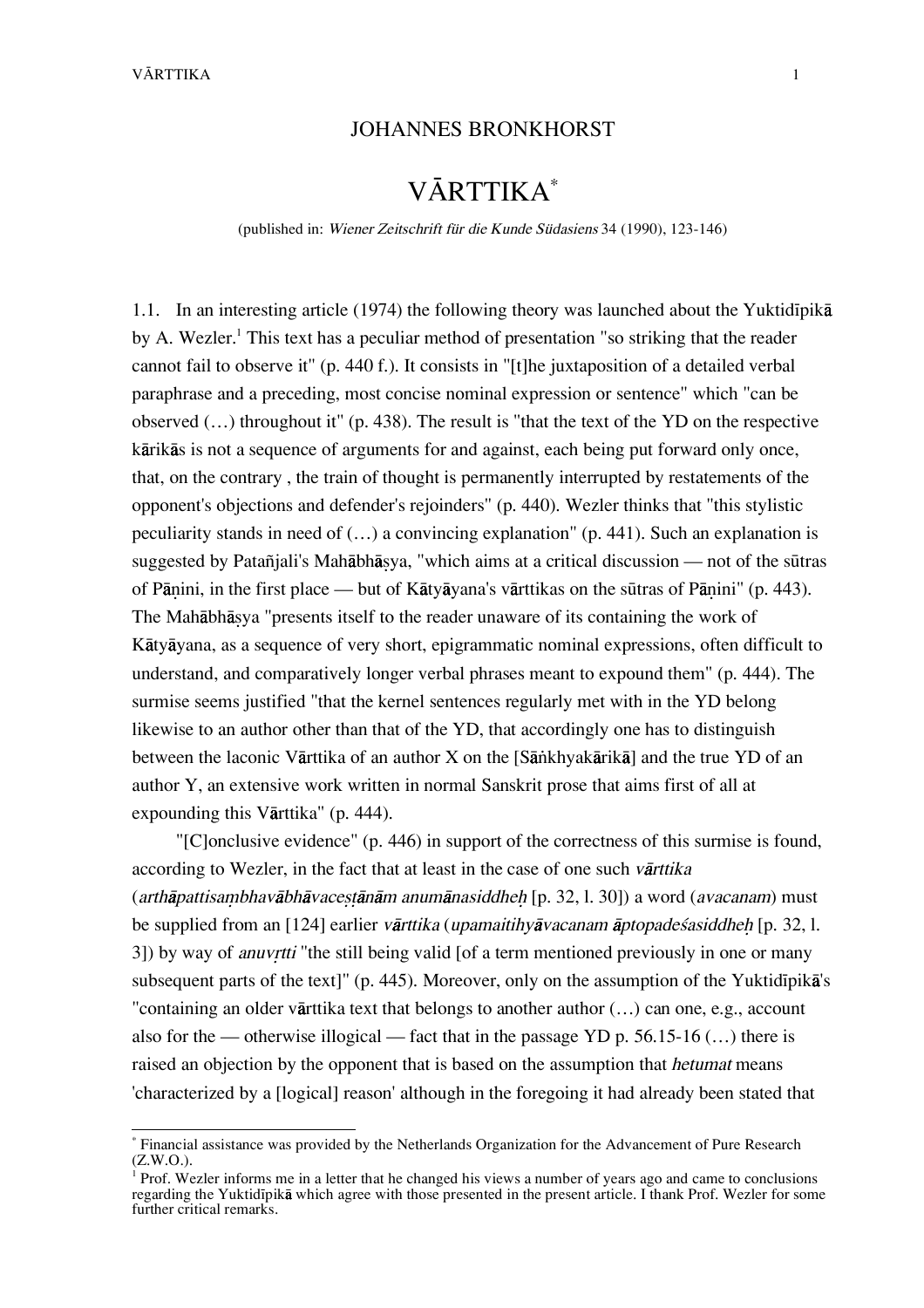hetu is here synonymous with kārana, 'cause' (p. 56.11: tatra hetuh kāranam ity anarthåntaram)" (p. 446).

The name of the older *varttika* text must have been — as appears from a quotation by Våcaspatimißra I — "Råjavårttika" (p. 450).

1.2. No one can deny that Wezler's theory represents a possibility. I doubt however whether the evidence provided proves the theory as conclusively as Wezler maintained.

There can be no doubt that the text of the Yuktidipika contains concise nominal expressions or sentences which we may safely call *varitikas*. The question is whether these vārttikas were composed by an author other than the one of the Yuktidīpikā. The use of anuvrtti among the vārttikas cannot be used as an argument, as little as the use of anuvrtti in, say, the *sūtras* of Candra's grammar is an argument against Candra's authorship of the Vrtti on that grammar. It is at least conceivable that one single author wrote both the short expressions and their explanation, perhaps for mnemonic purposes and clarity respectively, or simply because he admired the style of the Mahābhāsya (more on this below).

Wezler's second argument, concerning the interpretation of hetumat, must be studied somewhat more closely. The word *hetumat* 'characterized by a *hetu*' occurs in Sānkhyakārikā 10, as a qualification of *vyaktam* 'the manifest'. The Yuktidipika first explains the word *hetu*  $(p. 56, 1. 11)$ : tatra hetuh kāranam ity anarthāntaram. This word is here said to have been used in one of its senses, viz., as synonymous with kārana 'cause'. Soon after this a vārttika voices the opinion of the opponent (p. 56, l. 15-16): hetumad ity avises ah sarvatra sadbhāvāt "'characterized by a hetu' is a non-distinction (i.e. is not a distinctive property of the manifest) since it exists everywhere" (Wezler, p. 440). On p. 446 Wezler tells us that it is "illogical" that an objection is raised "that is based on the assumption that hetumat means 'characterized by a [logical] reason' although in the foregoing it had already been stated that *hetu* is here synonymous with *kārana* 'cause'". However, this objection is directed not only against the use of hetumat in the kårikå [125] but also against the interpretation proposed in the commentary. This becomes clear where the reply that hetu here refers to a causal factor (kåraka) is rejected on the ground that the general word hetu does not take a special meaning without an instigating factor to that effect (p. 56, l. 19-21:  $\bar{a}ha$  — tadanupapattih vises $\bar{a}nu\bar{a}d\bar{a}n\bar{a}t$  / hetur iti sāmānyaśabdo 'yam | sāmānyaśabdāś ca nārthaprakaranaśabdāntarābhisambandham antarena višese 'vatisthanta iti višesa upādeyah syāt | sa tu nopādīyate | tasmāt te avišesā eveti  $\Lambda$ .

Since now Wezler's two arguments appear to be less strong than they seemed, we are back at the situation where his theory represents a possibility, and no more than that.

1.3. What is needed is, of course, some crucial evidence. Crucial evidence in support of Wezler's theory would be, for example, the discovery that the Yuktidipika misinterprets a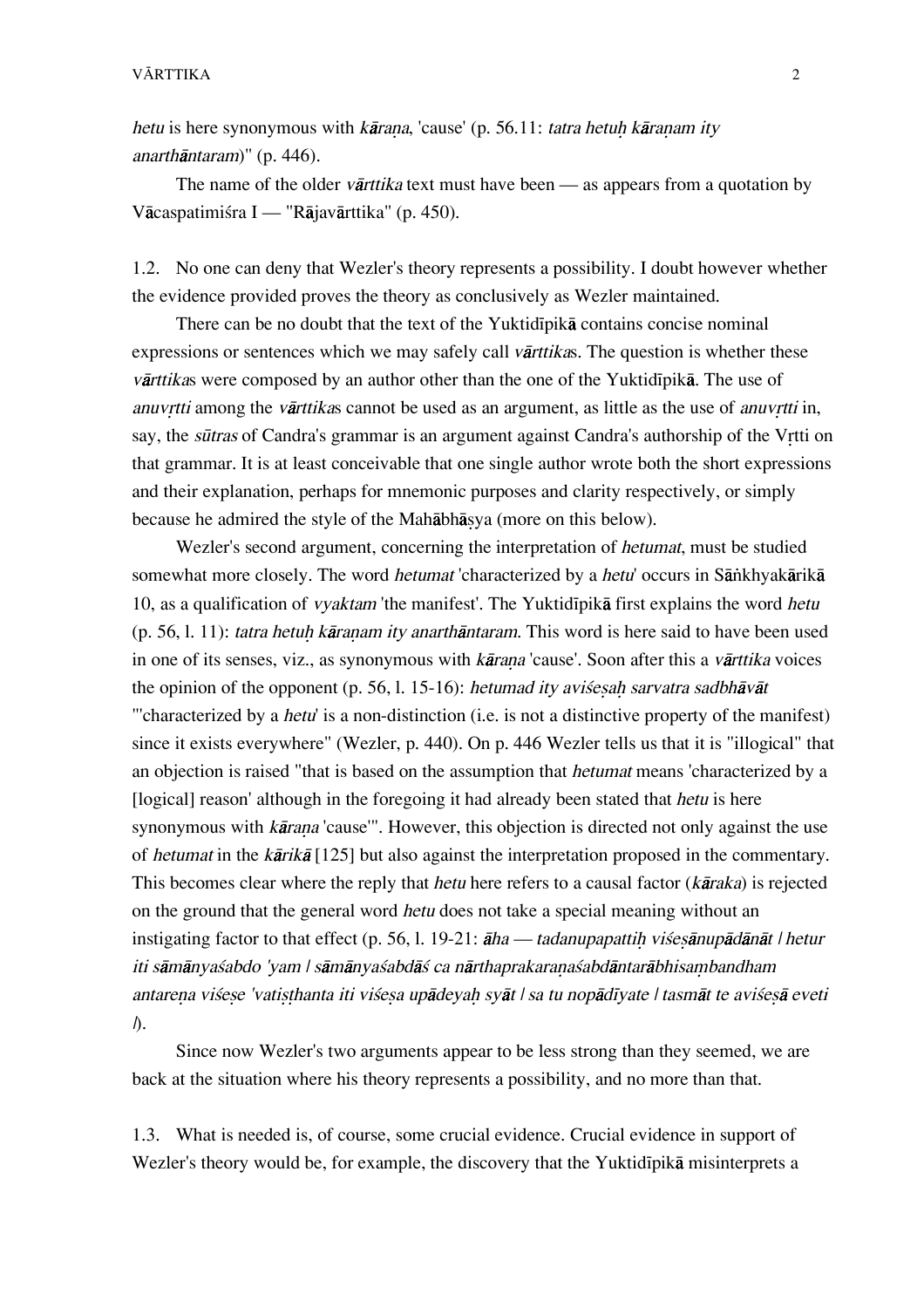vārttika, or expresses an opinion different from the one expressed in a vārttika. I am not aware of any such case.

Strong evidence against Wezler's theory would be, for example, the discovery that roughly contemporaneously with the Yuktidipika other works were composed in the same style — i.e. vårttikas plus discussions —, works the single authorship of which is none-theless not in doubt. Such evidence would gain in strength if such a work — the whole of it, including the comments on the vārttikas — were to call itself a 'Vārttika'. Such a work exists.

1.4. The Tattvårthavårttika of Akala∫ka comments on the TattvårthasËtra, an early Jaina work in Sanskrit. Akalanka must have lived in the 7th or 8th century A.D.<sup>2</sup> His Tattvårthavårttika, which is also known by the name Råjavårttika, is written precisely in the way also the Yuktidīpikā was written, viz. in a style which alternates between short nominal sentences and their detailed verbal paraphrase, as well as occasional further discussions in normal prose. The editor of this text, Mahendra Kumar Jain, has taken the trouble of having the nominal phrases printed in heavier type and providing (?) them with a serial number (the counting starts afresh with each new *sūtra*, as in Kielhorn's edition of the Mahābhāsya), so that the style and structure of the text become visible at first sight.

The Tattvårthavårttika has never been doubted to be the work of a single author, as far as I know. And indeed, at some places it can easily be seen that the nominal sentences do not by themselves constitute an independent work. Some examples are the following. [126]

TS 1.15 gives four subdivisions of the kind of knowledge called mati. They are: avagraha,  $\bar{I}h\bar{a}$ , avāya and dhāranā. Sūtra 1.18 (vyañjanasyāvagrahah) states that the variety called avagraha concerns an object (artha, TS 1.17) which is vyañjana. This is explained by Devanandin, the author of the commentary Sarvārthasiddhi, and following him by Akalanka, as *avyakta* 'indistinct'. I reproduce the beginning of Akalanka's commentary on this sūtra, including the first nominal sentence which is contained in it (I p. 66, l. 27 - p. 67, l. 2):

vyañjanam avyaktam śabdādijātam tasyāvagraho bhavati | kimartham idam | niyamārtham —avagraha eva nehādaya iti | sa tarhy evakārah kartavyah | na vā sāmarthyād avadhāranapratīteh abbhaksavat | 1 | na vā kartavyah | kim kāranam | sāmarthyād avadhāranapratīteh | katham | abbhaksavat | yathā na kaścid apo na bhaksayatīti tathā sarvesām avagrahādīnām prasiddhāv avagrahavacanam avadhāranārtham vijñāyate |

This passage shows, incidentally, the way in which nominal sentences are dealt with in the Tattvārthavārttika. As in the Yuktidīpikā and in the Mahābhāsya, the content of this sentence is repeated in a verbal style.

What interests us at this moment is that the nominal sentence contained in this passage cannot stand alone. It offers an alternative to something which must have been said earlier.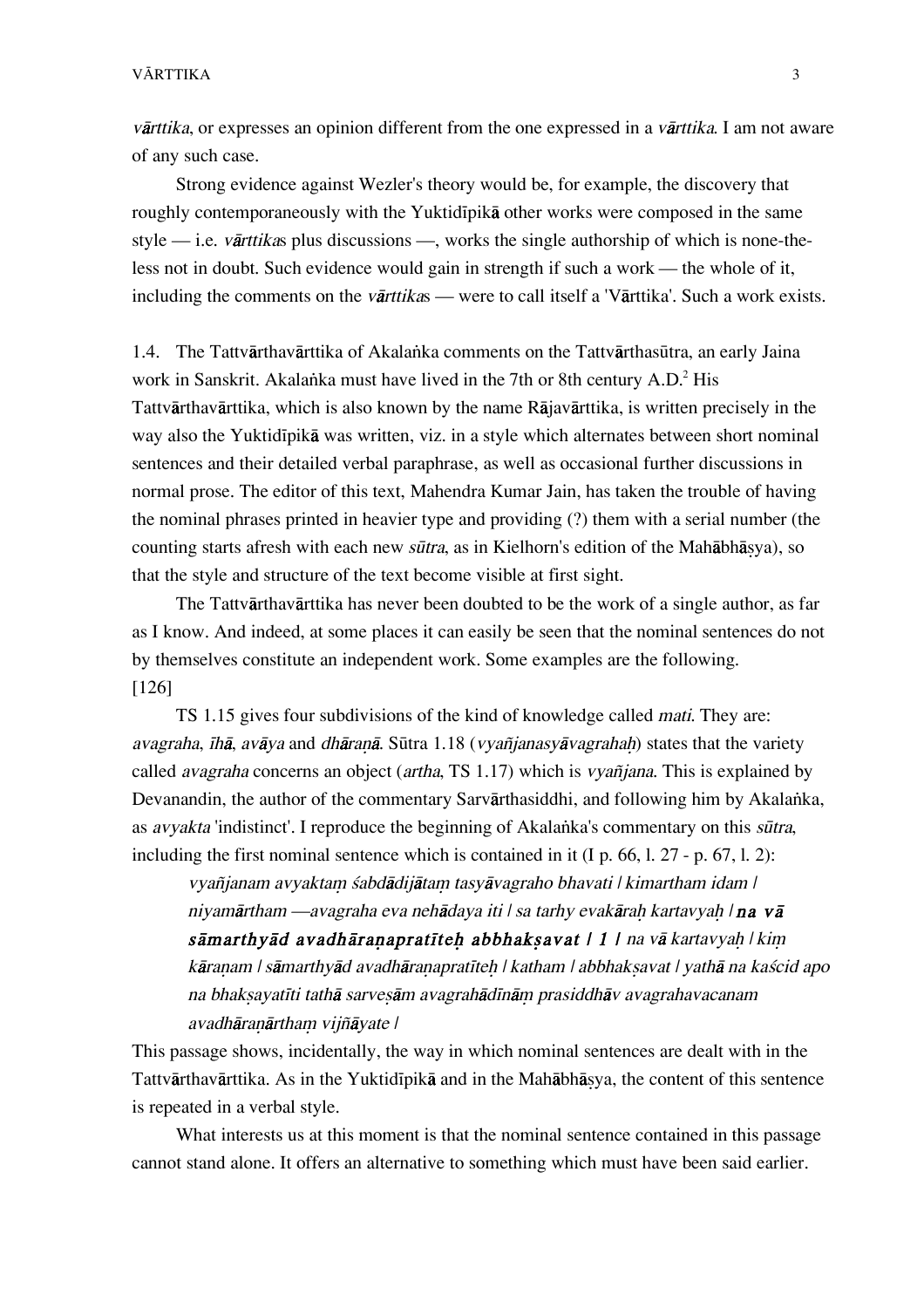But no such nominal sentence precedes it. None of the preceding sentences has the required form, nor is any of them commented upon in the manner usual for such sentences. In other words, the nominal sentence beginning with *na va* is a reaction upon the preceding commentary and must therefore itself be part of the commentary.

Another example occurs on TS 3.4. This *sūtra* tells us that the inhabitants of hell  $(n\bar{a}raka [3,3])$  "suffer mutually inflicted pains" (parasparod $\bar{i}ritaduhkh\bar{a}h$ ). The Tattvårthavårttika comments (I p. 164, l. 35 - p. 165, l. 5):

katham parasparodīritaduhkhatvam | nirdayatvāt parasparadarśane sati kopotpatteh śvavat  $|1|$  / vathā śvānah

śāśvatikākāranānādikālapravrttajātikrtavairāpāditanirdayatvāt parasparabhaksanabhedanachedanādyudīritaduhkhā bhavanti tathā nārakā api bhavapratyayenāvadhijñānena mithyādarśanodayād vibhangayyapadeśabhājā [?] ca dūrād eva duhkhahetūn avagamyotpannaduhkhāh pratyāsattau parasparālokanāc ca prajvalitakopāgnayah svavikrtāsivāsīparaśubhindivālādibhih

parasparadehataksanabhedanachedanapīdanādibhir udīritaduhkhā bhavanti | The nominal sentence is, as usual, followed by an extensive explanation. The problem is that this nominal sentence, too, requires another one which precedes it. The preceding question does not qualify since these [127] nominal sentences never ask questions. Had the nominal sentences constituted a separate work, the present sentence would have read parasparodīritaduhkhatvam nirdayatvāt parasparadarsane sati kopotpatteh svavat or the like. The fact that it does not, shows that the nominal sentences are an integral part of the commentary.

It is interesting to see that also in the Tattvārthavārttika — as in the Yuktidīpikā (see §§ 1.1 and 1.2) — words are understood from an earlier nominal sentence into a later one. An example is provided by the numbered sentences 9 and 10 on TS 4.12. Together with their explanations they read (I p. 218, l. 28-31):

sūryasyādau grahaņam alpāctaratvād abhyarhitatvāc ca | 9 | sūryaśabda  $\bar{a}$ dau prayujyate | kutah | alpāctaratvād abhyarhitatvāc ca | sarvābhibhavasamarthatvād dhy abhyarhitah sūryah | grahādisu ca | 10 | kim | alpāctaratvād abhyarhitatvāc ca pūrvanipāta iti vākyaśesah | grahaśabdas tāvad alpāctaro 'bhyarhitaś ca tārakāśabdāt | naksatraśabdo 'bhyarhitah |

Here the words *alpāctaratvād abhyarhitatvāc cādau grahanam* (paraphrased as ...  $p\bar{u}r$ vanip $\bar{a}t$ ah) must be understood in sentence 10 from 9.

The nominal sentences are sometimes referred to in the Tattvårthavårttika itself. In the last quoted passage the compound vākyasesa is used to designate what must be supplied to the nominal sentence under consideration. The same word våkya 'sentence' is seen to refer to nominal sentences elsewhere as well. The purpose of numbered sentence 8 on TS 2.49 is

 $\frac{1}{2}$  $2$  For a survey of the evidence see Jain 1964: 171 f.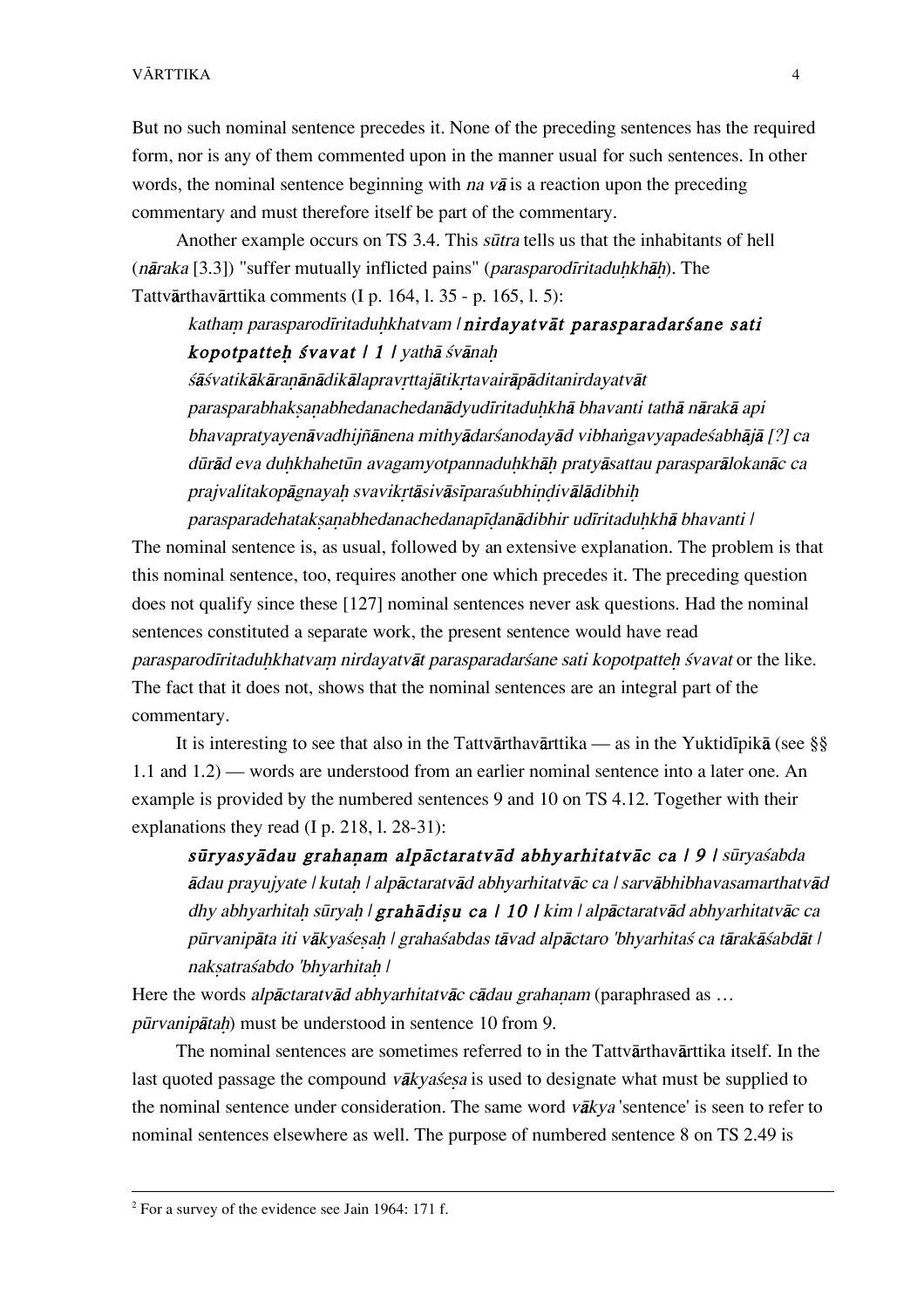described as *uktānuktārthasaṃgrahārtham idaṃ vākyam*<sup>3</sup> (I p. 153, l. 11 f.). And numbered sentence 8 on TS 3.5 proposes itself that a  $v\bar{a}kva$  must be made, which proposal is then rejected, in the following passage (I p. 165, l. 28 f.):

vākyavacanam iti cen na — udīranahetuprakārapradarśanārthatvāt | 8 | syād etat vākyam eva vaktavyam parasparenodīritaduhkhāh samklistāsurais ca prāk caturthyā iti | tan na… etc.

It may further be noted that nominal sentences do not accompany all of the *sūtras*. They are absent, e.g., in the case of TS 2.45, 46; 3.12, 15, 16, 17; etc. In this the Tattvårthavårttika resembles the Mahābhāsva.

Numerous quotations from the Mahābhāsya show that Akalanka was well acquainted with that work. He does not however mention its [128] name or the name of its author on any occasion, as far as I have been able to ascertain.

2.1. The preceding considerations give rise to an intriguing question. If at one time authors could use the name 'Vårttika' for a unitary work consisting of both short nominal phrases (vårttikas) and their discussion, could it be that they looked upon the prototype of this style, the Mahābhāsya together with Kātyāyana's vārttikas, as a single composition of one author as well?

The question need not be asked in this extreme form. After all, there are passages in the Mahābhāsya where even a superficial reader can see that vārttikas are ascribed to other persons, e.g. where vårttikakåras are named, or where two interpretations are given of one vārttika.<sup>4</sup> However, the bulk of the Mahābhāṣya is not like this. Kielhorn (1876a: 7) rightly observed: "(…) the commentators on the Mahâbhâshya, or other scholars who have written on Pânini,  $(...)$  only occasionally contrast the views of Patanjali with those of the Vârttikakâra, and they tell us only incidentally that a particular statement is a Vârttika or belongs to Kâtyâyana. And Patanjali himself, the author of the Great Commentary, is even more reticent." Kielhorn seems to have been the first to separate vārttikas from bhāsya in a systematic manner.<sup>5</sup> Over a thousand years before Kielhorn far fewer vārttikas may have been ascribed to Kåtyåyana and other authors different from Patañjali. As a result much of the Mahābhāsya may have been looked upon as written in precisely the style which also characterizes the Yuktidīpikā and the Tattvārthavārttika.

A study of the use of the word *vārttika* in the Yuktid<sub>i</sub> pika seems to support this supposition. This word is used only once in YD, in a passage which occurs on p. 10 f. The discussion is about Sāṅkhyakārikā 1ab: *duhkhatrayābhighātāj jijñāsā tadapaghātake hetau* /

<sup>&</sup>lt;sup>2</sup><br>3 <sup>3</sup> Cf. the late definition of vārttikatva: sūtre 'nuktaduruktacintākaratvam vārttikatvam (Nāgojībhatta's Mahābhāṣyapradīpoddyota on P. 1.1.1, vt. 1). A similar definition is given in Hemacandra's

Abhidhānacintāmani, cited in Böhtlingk - Roth 1855-75: VI/947 s.v. vārttika, and in the Parāśaropapurāna, cited in Bali 1976: 103 n. 1.

<sup>4</sup> See Kielhorn 1876a.

<sup>&</sup>lt;sup>5</sup> Even against this procedure doubts have been voiced. See Rocher 1971: 315; Joshi -Roodbergen 1981: 140 f. n. 452.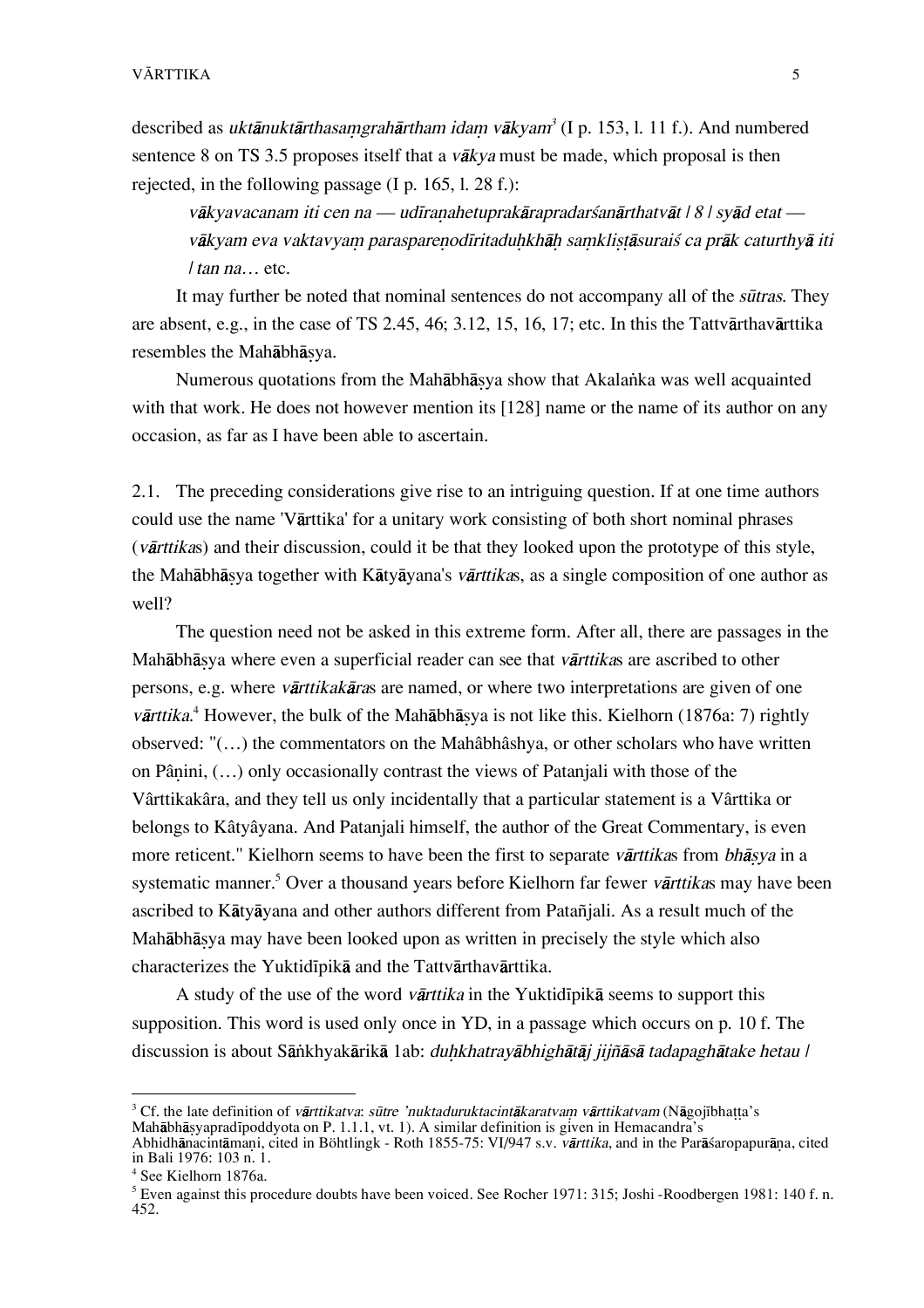"Since there is affliction by the three [kinds of] suffering  $(duhkha)$ , there is inquiry into the cause which removes them (tad-)".

On p. 10 the discussion centers on the relation between *duhkha*- and tad- in this line. The opponent thinks there can be no connection between these two words, because several words intervene. Two replies are given. The first one is, briefly stated, that connection is made by meaning, not by proximity. The second reply deserves to be quoted in full (p. 10, l. 29 - p. 11, l. 6):

[129]

kiñ cānvat — śāstre darśanāt | śāstre ca vyavahitānām api sarvanāmnām abhisambandho drśyate yasya gunasya hi bhāvād dravye śabdaniveśas tadabhidhāne tvatalāv ity atrārthakrtas ca sambandhah sabdānām abhyupagatah | nyāpprātipadikād bahusu bahuvacanam supo dhātuprātipadikayor alug uttarapada ity evamādīnām sambandhābhyupagamah | tathānadvāham udahārini bhagini vahasi yā tvam śirasi kumbham avācīnam abhidhāvantam adrāksīr iti vārttike drstāntah | na hy atra saty ānantarye śirasānaduho vahanam kumbhasya vā saranam upapadyate | yathā cātra vyavahitānām abhisambandhas tathehāpi drastavyah |

"Moreover: [Connection between words which are not in immediate proximity is possible] because this is seen to be the case in the science [of grammar].<sup>6</sup> Also in the science [of grammar] there is seen to be connection between pronouns even though they are separated. And in yasya gunasya hi bhāvād dravye sabdanives as tadabhidhāne *tvatalau* (P. 5.1.119 vt. 5)<sup>7</sup> the connection between the words [*yasya* and *tad*-, even though] made by meaning, is accepted. Connection is accepted between [the sūtras] P. 4.1.1 and 1.4.21, and between 2.4.71 and  $6.3.1$ , etc.<sup>8</sup> Similarly, an example in the Vārttika is anadvāham udahārini bhagini vahasi yā tvam śirasi kumbham avācīnam abhidhāvantam adrākṣīḥ (Mbh I p. 152-53).<sup>9</sup> Not indeed is in this [sentence], in spite of the proximity [of the words concerned], 'carrying a bull on one's head' (*širasānaduho vahanam*) or 'running of the jar' (*kumbhasya saranam*) the proper [connection]. And just as in these [grammatical examples] separated [words] are connected, so the connection [between *duhkha-* and tad- in Sānkhyakārikā 1] must be seen."

 $\frac{1}{6}$  $\frac{6}{10}$  This is an instance of a *vārttika* in the text of the Yuktid<sub>i</sub>pika.

<sup>&</sup>lt;sup>7</sup> This *vārttika* reads in Kielhorn's edition (II p. 366, l. 10): siddham tu yasya guṇasya bhāvād dravye ßabdaniveßas tadabhidhåne tvatalau.

<sup>&</sup>lt;sup>8</sup> This must be the intended meaning, as follows from two passages in Bhartrhari's Mahābhāṣyadīpikā. Ms 31c9-10 (AL 96.10-11; Sw 113.21-23; CE III.3.26-27) reads: (…) vyākaraņe 'py arthalakṣaṇaḥ sambandho nārthakṛto yathā bahuṣu bahuvacanam nyāpprātipadikād iti; Ms 32d7-8 (AL 99.21-22; Sw 117.3-4; CE III.6.20-22) has: iha katham supo (...) lug alug uttarapada iti | atrāpīdam vākyam uttarapadād anyatra supo lug iti |.

<sup>&</sup>lt;sup>9</sup> Kielhorn's edition has: *anaḍvāham udahāri yā tvaṃ harasi śirasā kumbhaṃ bhagini sācīnam abhidhāvantam* adrāksīr iti. The Bhāsya 'explains' this passage as follows (p. 153, l. 2 f.): udahāri bhagini yā tvam kumbham harasi sirasānadvāham sācīnam abhidhāvantam adrāksīr iti. Note that Bhartrhari's Mahābhāsyadīpikā (Ms 35b5-6; AL 96.5-6; Sw 113.16-17; CE III.3.21-22) has this example in a form closer to the Yuktidipika<sup>'</sup>s: *anadvaham* udahāri yā tvam vahasi śirasā bhagini kumbham sācīnam abhidhāvantam adrāksīr it[i] (…) nāsti anaduhah śirasā vahanam kumbhasya ca saranam iti.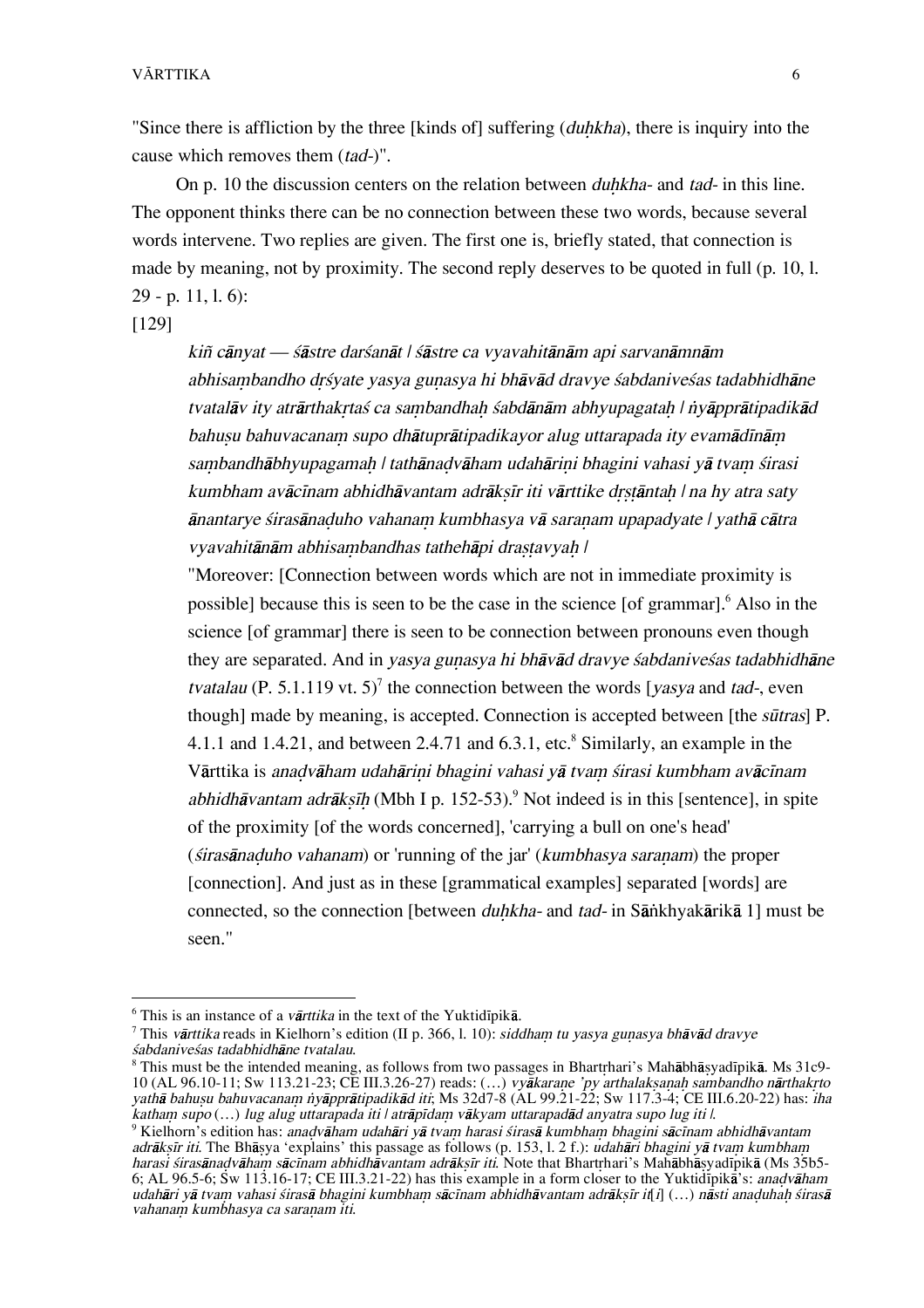#### [130]

The crucial sentence in this passage concerns the "example in the Vårttika". The phrase värttike drstäntah can, to be sure, mean more than alone 'example in the Värttika'. It can also mean 'example with respect to, i.e., of a *vārttika*', and the like. The fact is that none of the acceptable interpretations of this phrase fits the example under consideration. This example occurs in a part of the Mahābhāsya where a *vārttika* has been rejected and where it is shown that the aim of that varianchular be obtained without it.

The *sūtra* under which the example occurs is P. 1.1.58: na padāntadvirvacanavarevalopasvarasavarnānusvāradīrghajaścarvidhisu. This sūtra is an exception to the preceding one (P. 1.1.57) and states that the substitute for a vowel is not like that what it replaces in the case of rules which concern 1) the end of a word; 2) the doubling of a sound; 3) the elision of va before vara; 4) the accent; 5) a homogeneous sound; 6) an anusvāra; 7) a long vowel; 8) *j*, *b*, *g*, *d*, *d*; 9) *c*, *t*, *t*, *k*, *p*, *s*, *s*, *s*.

The first vārttika under this sūtra gives a further specification: *pratisedhe* svaradīrghayalopesu lopājādeso na sthānivat "In this prohibition [it must be stated that only] the substitute for a vowel which consists in elision (lopa) is not like what it replaces (na sthånivat) in the case of accent, long vowel, elision of ya". In other words, in these cases the substitute for a vowel which is anything else than elision is like that what it replaces (Mbh I p. 152, l. 18 f.: yo hy anya ādeśah sthānivad evāsau bhavati).

The Mahābhāsya rejects this *vārttika* in the following passage (I p. 152, l. 22 - p. 153, l. 3):

na vaktavyam | iha hi lopo 'pi prakrta ādeśo 'pi vidhigrahanam api prakrtam anuvartate dīrghādayo 'pi prakrta ādeśo 'pi nirdiśyante | kevalam tatrābhisambandhamātram kartavyam | svaradīrghayalopavidhisu lopājādeśo na sthānivad iti | ānupūrvyena samnivistanām yathestam abhisambandhah śakyate kartum na caitāny ānupūrvyena samnivistāni | anānupūrvyenāpi samnivistānām yathestam abhisambandho bhavati | tad yathā | anadvāham udahāri yā tvam harasi śirasā kumbham bhagini sācīnam abhidhāvantam adrāksīr iti | tasya yathestam abhisambandho bhavati | "[This vårttika] should not be uttered; because in this [vårttika] elision (lopa), substitute ( $\bar{a}$ des $\hat{a}$ ) as well as the word *vidhi* 'rule<sup>'10</sup> are valid [from P. 1.1.58] since they are the subject-matter [of this *sūtra*], and also long [131] (vowels) are mentioned [in P. 1.1.58]. Only the correct connection [between the words of P. 1.1.58] must be made in that  $[s\bar{u}tr\bar{a}]$ , in order to obtain the meaning expressed by the *varitika*: svaradīrghayalopavidhisu lopājādeso na sthānivat. [Objection:] of [words] which are arranged in the [right] order, [such] a connection can be made as desired; these [words] however are not arranged in the [right] order. [Reply:] the connection also of [words] which are not arranged in the [right] order is as desired. For example:

<sup>&</sup>lt;sup>10</sup> The Mahābhāṣya paraphrases vt. 1 with the help of the word *vidhi* (I p. 152, l. 17): *pratiṣedhe* svaradīrghayalopavidhisu lopājādeśo na sthānivad bhavatīti vaktavyam.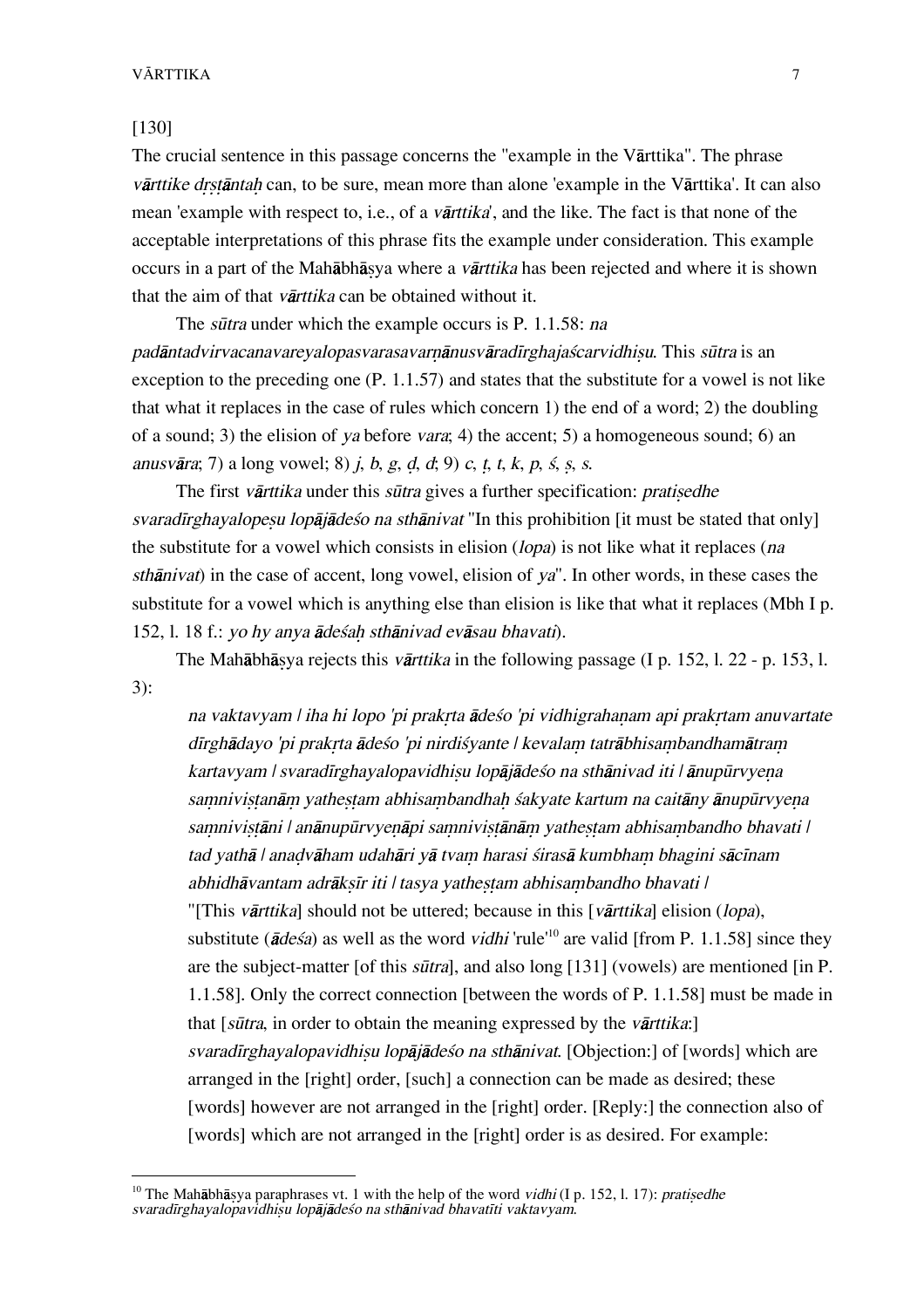anadvāham udahāri yā tvam harasi śirasā kumbham bhagini sācīnam abhidhāvantam adrāksīh. The connection [between the words] of this [sentence] is as desired."

This passage is meant to show that vt. 1 is superfluous. The information which the *varttika* was intended to convey is already contained in the *sūtra*. The order of terms in the *sūtra* seems hard to reconcile with the information thus to be conveyed, but an example shows that this can be no objection. This example therefore does not occur in a vårttika, nor does it illustrate a vārttika. We must conclude that the Yuktidīpikā used the word vārttika to denote more than just the nominal sentences which we ascribe to Kåtyåyana.

The above does not imply that the author of the Yuktidipika was never aware of the difference in authorship between the short nominal sentences and at least parts of the Mahābhāsya. In one passage about grammar (YD p. 6, l. 19 f.) a distinction is made between a *padakāra* and a *cūrnikāra*. The *padakāra* is said to have used the compound *jātivācakatvāt*. Kielhorn's edition of the Mahābhāsya has two vārttikas containing this compound: P. 1.2.10 vt. 1, and P. 4.1.14 vt. 7. To the *cūrnikāra* is ascribed the sentence *kadācid guno gunivisesako* bhavati kadācid guninā guno vist vate, which occurs in almost identical form at Mbh II p. 356, l. 8 f. (on P. 5.1.59). The term padakåra is rare as a name for the author of the vårttikas, but it occurs at least once more, viz. in Jinendrabuddhi's Nyāsa on the Kāśikā on P. 3.2.21 (II p. 558), where the reference is to P. 1.1.72 vt. 9. The word *cūrnikāra* is used to designate the author of the Mahābhāsya in Bhartrhari's Mahābhāsyadīpikā (Ms 45c9, AL 139.18[!], Sw 161.21, CE IV.25.10; Ms 50d3, AL 155.16, CE V.1.15; Ms 60a11, AL 180.11, CE V.21.14), in Vrsabhadeva's Paddhati on Vākyapadīya 1.23 (p. 63, l. 12), in Helārāja's Prakīrnakaprakāsa on Vākyapadīya 3.1148 (= 3.14.447; II p. 356, l. 20 and p. 357, l. 1 f.), 3.1186 (= 3.14.485; II p. 371, l. 24), by I-ching (see below), and elsewhere (M $\overline{\text{Im}}$ amsaka 1973: I/331 f.).

This is all the evidence yielded by the Yuktid<sub>Ipik</sub> a. The impression it creates is that in some cases its author distinguished between the nominal sentences and their immediate discussion on the one hand, and more independent passages of the Mahābhāsya on the other. However, [132] the evidence is not sufficient to come to any clear and definite conclusions on the basis of the Yuktidīpikā alone.

2.2. The author of the Yuktidīpikā appears to have known the Mahābhāsyadīpikā, Bhartrhari's commentary on the Mahābhāsya.<sup>11</sup> How did Bhartrhari look upon the Mahābhāsva?

2.2.1. (i) P. 1.1.38 *(taddhitas cāsarvavibhaktih*) prescribes that a word which is formed with a *taddhita* suffix and does not take all case-endings, is called *avyaya* 'indeclinable'. A number of vårttikas (in Kielhorn's edition) express dissatisfaction with the formulation of this sūtra and propose specifications. Then vt. 6 together with the following Bhāsva offer a better solution which reads  $(I p. 95, I. 9-11)$ :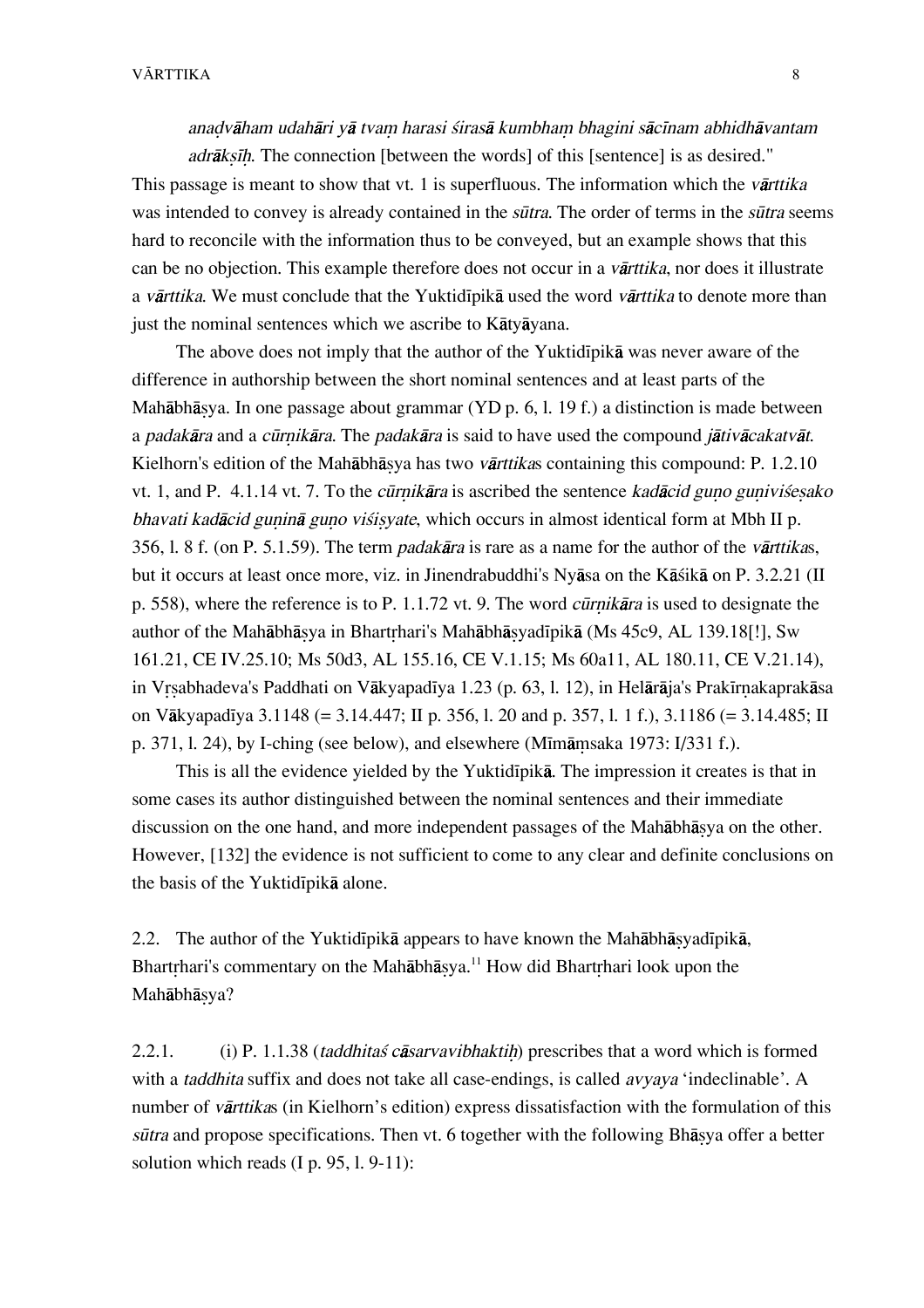### siddham tu pāthāt  $|| 6 ||$

pāthād vā siddham etat | katham pāthah kartavyah | tasilādayah prāk pāśapah |  $\hat{s}$ asprabhrtayah prāk samāsāntebhyah | māntah | krtvo'rthah | tasivatī | nānāñāv iti || "But [the desired result] is obtained by enumeration" (vt. 6).

"Or this [desired result] is obtained by enumeration. How must the enumeration be made? From  $taskL$  until  $p\bar{a}saP$  (i.e. the *taddhita* suffixes taught in P. 5.3.7-46), from  $\hat{s}$ as until the compound endings (taught in P. 5.4.42-67), [a suffix] which ends in m (i.e.  $\bar{a}$ m and am, P. 5.4.11-12), [a suffix] which has the meaning of krtvas (P. 5.4.17-20), tasI and vatI (P. 4.3.113 and 5.1.115),  $n\bar{a}$  and  $n\bar{a}\tilde{N}$  (P. 5.2.27)."

One short passage in Bhartrhari's comments on this enumeration uses the word vārttika twice (Ms 76c3-4; AL 226.5-6): vārttike tu taddhitāh prakrtā iti āsir $^{12}$  na pathitah | thāl viśvemāt thāl ity ayam vārttike nopasamgrhītah l"Since taddhita [suffixes] are under discussion in the Vārttika,  $\bar{a}sI$  has not been enumerated.<sup>13</sup> [The suffix] th $\bar{a}L$  [prescribed] in P. 5.3.111 is not included in the Vårttika".

[133]

The first sentence of this passage does not contain unambiguous information regarding what is meant by the word *varttika*. The second sentence on the other hand does. This sentence points at an oversight in the enumeration in the Bhasya of taddhita suffixes which form indeclinables: the suffix *thale* prescribed in P. 5.3.111 has been forgotten.<sup>14</sup> Since the enumeration took place not in a nominal sentence but in the explanatory Bhasya, the word vårttika has here been used to indicate the latter.

(ii) Another passage on the same *sūtra* uses the word *vārttika*. P. 1.1.38 vt. 1 and its Bhāsva consist of the following remarks (I p. 94, l. 10 f.):

asarvavibhaktāv avibhaktinimittasyopasamkhyānam  $||1||$ asarvavibhaktāv avibhaktinimittasyopasamkhyānam kartavyam | nānā vinā | "Regarding [the term] asarvavibhakti [in P. 1.1.38 taddhitas cāsarvavibhaktih], addition of avibhaktinimitta 'not caused by a case-ending'" (vt. 1). "Regarding [the term] asarvavibhakti: the addition must be made of avibhaktinimitta 'not caused by a case-ending'. [Only thus can P. 1.1.38 cover the forms] nånå vinå."

<sup>&</sup>lt;sup>11</sup> See Bronkhorst 1985: 93 f. and notes 8 and 9 above.

<sup>&</sup>lt;sup>12</sup> The Kāśikā on P. 1.1.37 confirms that this must be the correct reading. In its list of indeclinables it enumerates: tasilādih taddhita edhācparyantah, sastasī, krtvasuc, suc, āsthālau, cvyarthās ca, am, ām, ... Jinendrabuddhi's Nyāsa comments: *āsthālāv iti | ina āsir ity unādisūtrena ino dhātor āsipratyayah | ayā ity* udāharanam  $l$ . Unādi suffixes are krt, not therefore taddhita. The sūtra: ina āsih (or inas cāsih) is present in the surviving versions of the Unadi Sūtra, but not all commentaries mention that  $a\overline{v}\overline{a}s$  is an indeclinable. An exception is Mahādeva's Unādikośa 4.221.

 $13$  This remark presupposes that Bhartrhari had before him a list of indeclinables much like the one in the Kāśikā on P. 1.1.37 (see the preceding note). This supports the view put forth elsewhere (Bronkhorst: 1983: esp. section 3.4) that the Kāśikā was strongly influenced by earlier, pre-Bhartrhari, commentaries.

<sup>&</sup>lt;sup>14</sup> Bhartrhari tries to make up for this in the following lines, where he proposes that the suffix th $\bar{a}L$  prescribed in P. 5.3.111 is the same as thall prescribed in P. 5.3.23 which is included in the row 'from tasIL until pasaP' and has therefore been included (yatnas tu kriyate | ya eva prakāravacane thāl chandasi sa eva pratnādibhya ivārthe [?] bhavatīti  $\hat{D}$ .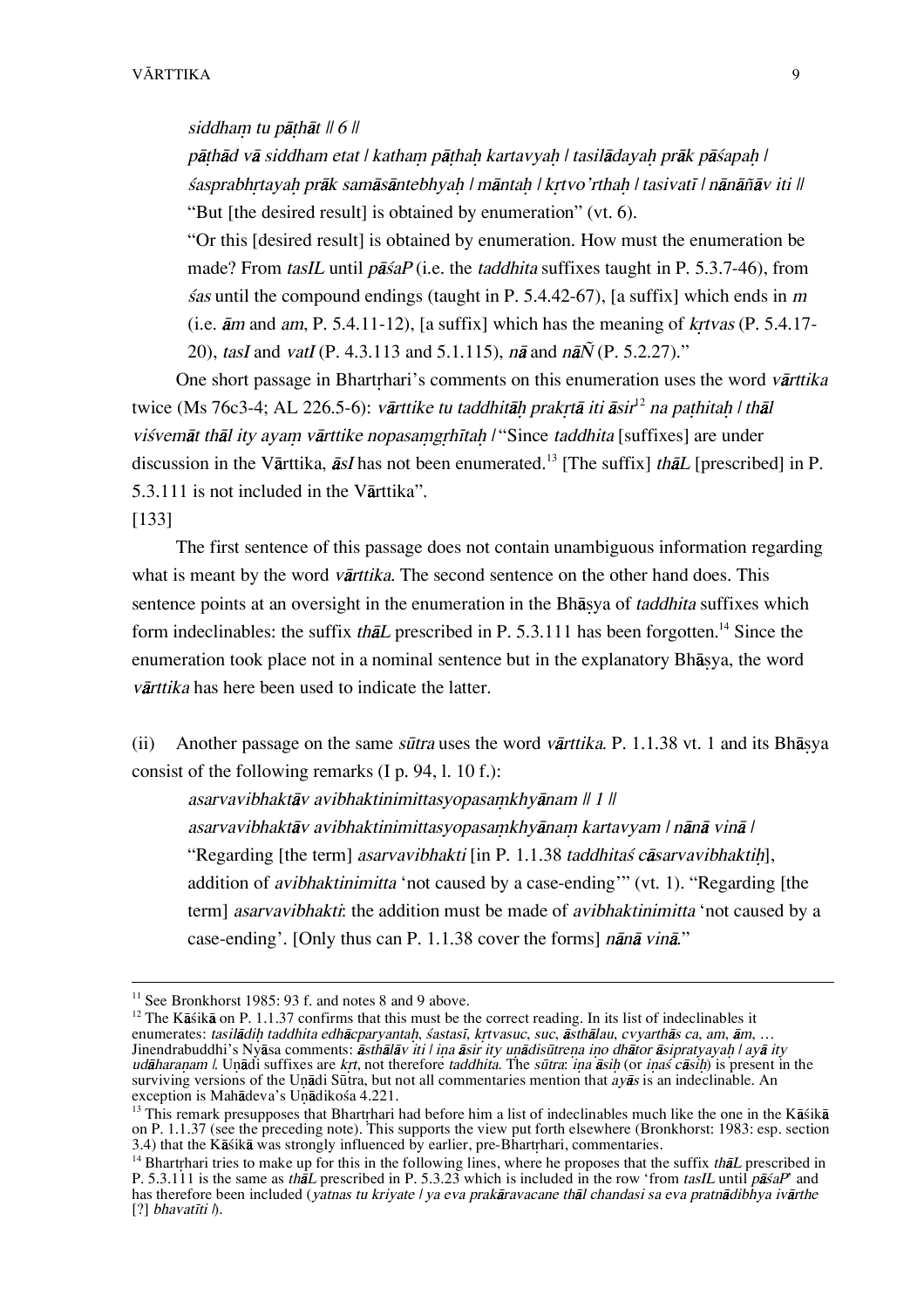The words nänä and vinä are formed with the help of P. 5.2.27 (vinañbhyām nänāñau na saha) in the sense 'not together' (*na saha*). The *taddhita* suffixes  $n\bar{a}$  and  $n\bar{a}\tilde{N}$  cannot be described as asarvavibhakti; they have no relation whatever to any case-ending and must be described as avibhaktinimitta 'not caused by a case-ending'. Yet the words nånå and vinå are indeclinables.

Bhartrhari (Ms 74d4 f.; AL 221.19 f.) gives a long account of the ways in which earlier commentators (vrttikāra) have explained the word asarvavibhakti and concludes his description of the last point of view as follows (Ms  $75b1-2$ ; AL 222.19-21): asmims tu yo dosah sa vārttika eva darsitah | nānā vinā iti | asarvavibhaktāv avibhaktinimittam iti | "What is wrong in this [point of view] has however been pointed out in the Vårttika itself [with the words:] 'For the sake of *nānā* and *vinā, avibhaktinimitta* [must be added] to *asarvavibhakti*'."

Note that Bhartrhari has not vet made a reference to vt. 1, nor to any varticle on P. 1.1.38 for that matter. His present remark therefore appears to quote what Bhartrhari considered to be a or the 'Vårttika'. Something like asarvavibhaktåv avibhaktinimittam does occur in a [134] vārttika (vt. 1); nānā and vinā on the other hand are the illustrations given in the Bhāsya.

(iii) A third passage in Bhartrhari's Mahābhāsyadīpikā deals with P. 1.1.14 (nipāta ekāj anān). The interpretation of this sūtra offers some difficulties which are discussed in the Mahābhāsya. At one stage the following paraphrase is given of the part *nipāta ekāc* of the sūtra (I p. 70, l. 16-17): *aj eva yo nipāta ity evam vijñāsyate* "[This part of the *sūtra*] will be understood as 'the vowel which is a *nipāta*'".

Bhartrhari's following remarks apparently pertain to this sentence (Ms 55d10 - 56a1; AL 168.11-12; CE V.12.4-6):

nipāta ity anenāci viśesyamāne tadantavidhyaprasangād dosaprasango nopatisthati | vārttikaviparīte tu višesvatve uttisthati samudāvasvārthe prayogāt |

"When [the word] 'vowel' (*ac*) is qualified by [the designation] *nipāta* no fault results since there is no occasion for P. 1.1.72 to apply. In case the relation of qualified [to qualifier] is opposite to [what is said in] the Vårttika [such a fault] does result since a collection [of sounds] is used to [express a certain] meaning."

In order to understand these remarks we recall that P. 1.1.72 (vena vidhis tadantasya) is thus explained in the Kāśikā: yena viśesanena vidhir vidhīvate sa tadantasya ātmāntasya samudāyasya grāhako bhavati svasya ca rūpasya "With what as qualifier a rule is given, that denotes the collection [of sounds] which ends therewith, and itself". In other words, if ac were qualifier and *nipāta* qualified, all *nipātas* which end in vowels would be denoted. Only by taking ac as qualified, nipåta as qualifier, can this contingency be avoided.

Our main interest lies of course with the remark about the or a *varttika*. This is here particularly interesting since the Bhāsya on P. 1.1.14 contains not a single vārttika in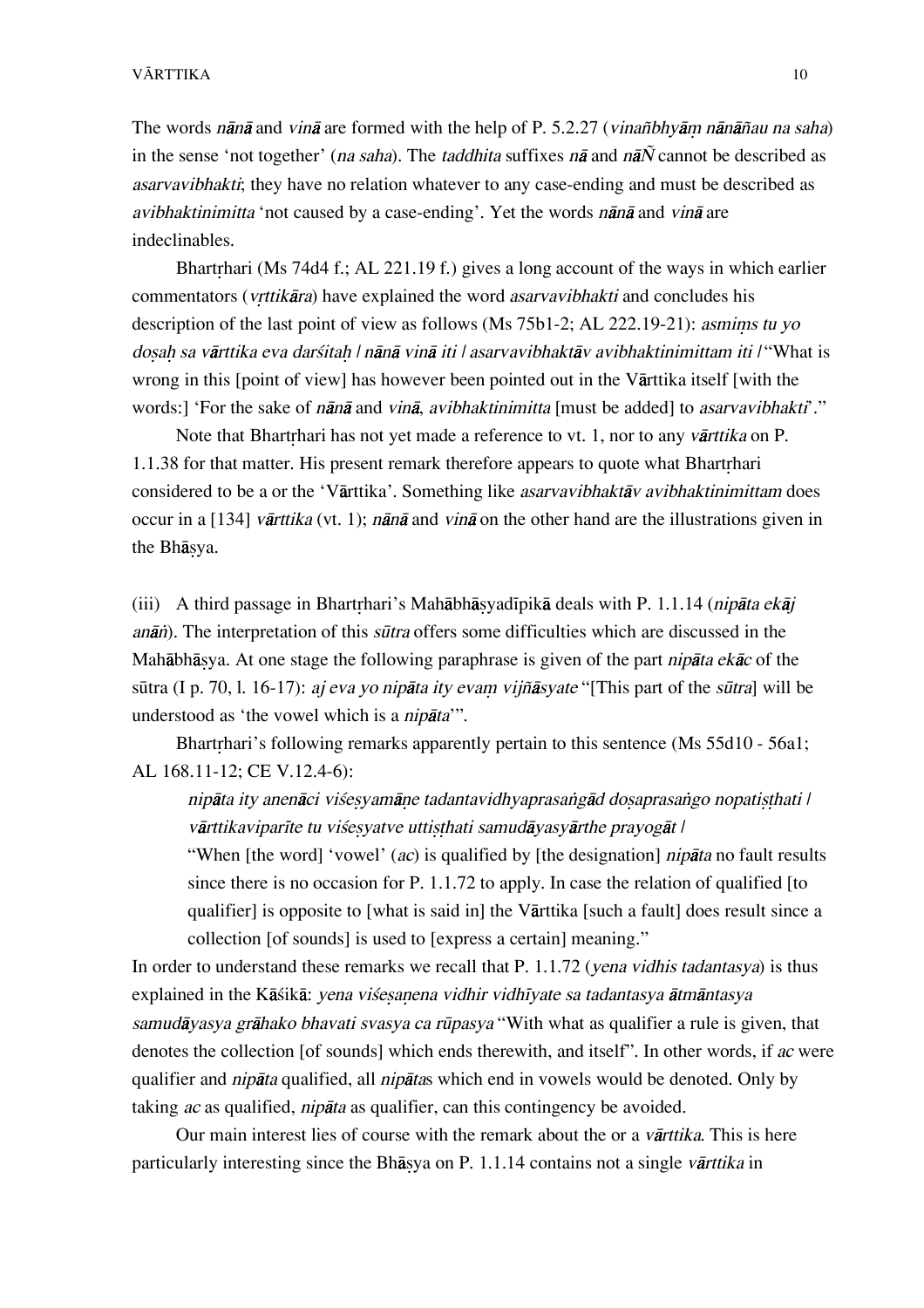Kielhorn's edition.<sup>15</sup> Bhartrhari apparently assigns this name to the Bh $\bar{a}$ s assignes antence aj eva yo nipāta[h]. This sentence is not commented upon in the Mahābhāsya in the manner usual with 'real' vårttikas. The question is however raised in Mbh (l. 17) if this sentence should be 'uttered', i.e. accepted as a statement regarding the correct interpretation of  $P. 1.1.14$  (kim vaktavyam etad  $|$  na hi  $| \dots$ ). It seems therefore that Bhartrhari uses the word vārttika not only for Bhāsya passages which deal in one way or another with 'real' *vārttikas*, but also for (accepted or rejected) statements which are an obvious and inseparable part of the Bhāsya. [135]

(iv) In another place (Ms 54c1, AL 164.17, CE V.9.3) Bhartrhari uses the term samarthavārttika while apparently referring to a Bhāsya passage on P. 2.1.1 samarthah padavidhih. This Bhāsya passage is quoted in extenso by Bhartrhari, so that its identity is beyond doubt.

The Bhāsya passage is Mbh I p. 362, l. 17-21. This occurs in the midst of a discussion on the difference between compounded and uncompounded words. Among the characteristics of non-compounded words some are enumerated in the following statement which Kielhorn does not number as a *vārttika* but which can easily be considered as one (I p. 362, l. 13): samkhyāviseso vyaktābhidhānam upasarjanavisesanam cayogah "(indication of) particular number; clear indication of meaning; qualifier to the subordinate word; connection by means of (the particle) ca: 'and'" (tr. Joshi 1968: 58).

The first item of this list is illustrated as follows (l. 14 f.): samkhyāviśeso bhavati vākye | råjña˙ puru∑a˙ råjño˙ puru∑a˙ råjñåµ puru∑a iti | samåse na bhavati | råjapuru∑a iti || "(Indication of) particular numbers occurs in an uncompounded word-group, as in  $r\bar{a}j\tilde{n}ah$ purusah 'man of a king', rājñoh purusah 'man of two kings', rājñām purusah 'man of many kings'. In a compound it does not occur, as in rājapurusah 'king-man'." (tr. Joshi, p. 58).

The Bhāsya then gives, by way of objection, an explanation why no particular number is understood in a compound (l. 15-17): *asti kāranam venaitad evam bhavati | kim kāranam |* yo 'sau viśesavācī śabdas tadasāmnidhyāt | anga hi bhavāms tam uccārayatu gamsyate sa viśesah ll "There is a reason why this happens to be so. What is that reason? Because that word (i.e. inflectional suffix) which expresses the specific (number), that (inflectional suffix) is not there (in a compound). You better pronounce it (i.e. the inflectional suffix in the compound), sir, (and then you will see that) this specific (number) will be understood [even from a compound]." (tr. Joshi, p. 60).

This objection is then answered by the passage which is quoted by Bhartrhari, and which closes this discussion (I p. 362, l. 17-21):

nanu ca naitenaivam bhavitavyam | na hi śabdakrtena nāmārthena bhavitavyam | arthakrtena nāma śabdena bhavitavyam | tad etad evam drśyatām artharūpam evaitad evamjātīyakam yenātra višeso na gamyata iti | avašyam caitad evam vijñeyam | yo hi

<sup>&</sup>lt;sup>15</sup> Limaye, Palsule and Bhagavat (CE V Notes p. 104) observe: "In the MS ... there is a word vartiske before viparite which we have dropped as there is no  $\hat{V}$  ar. on this S $\bar{u}$ .".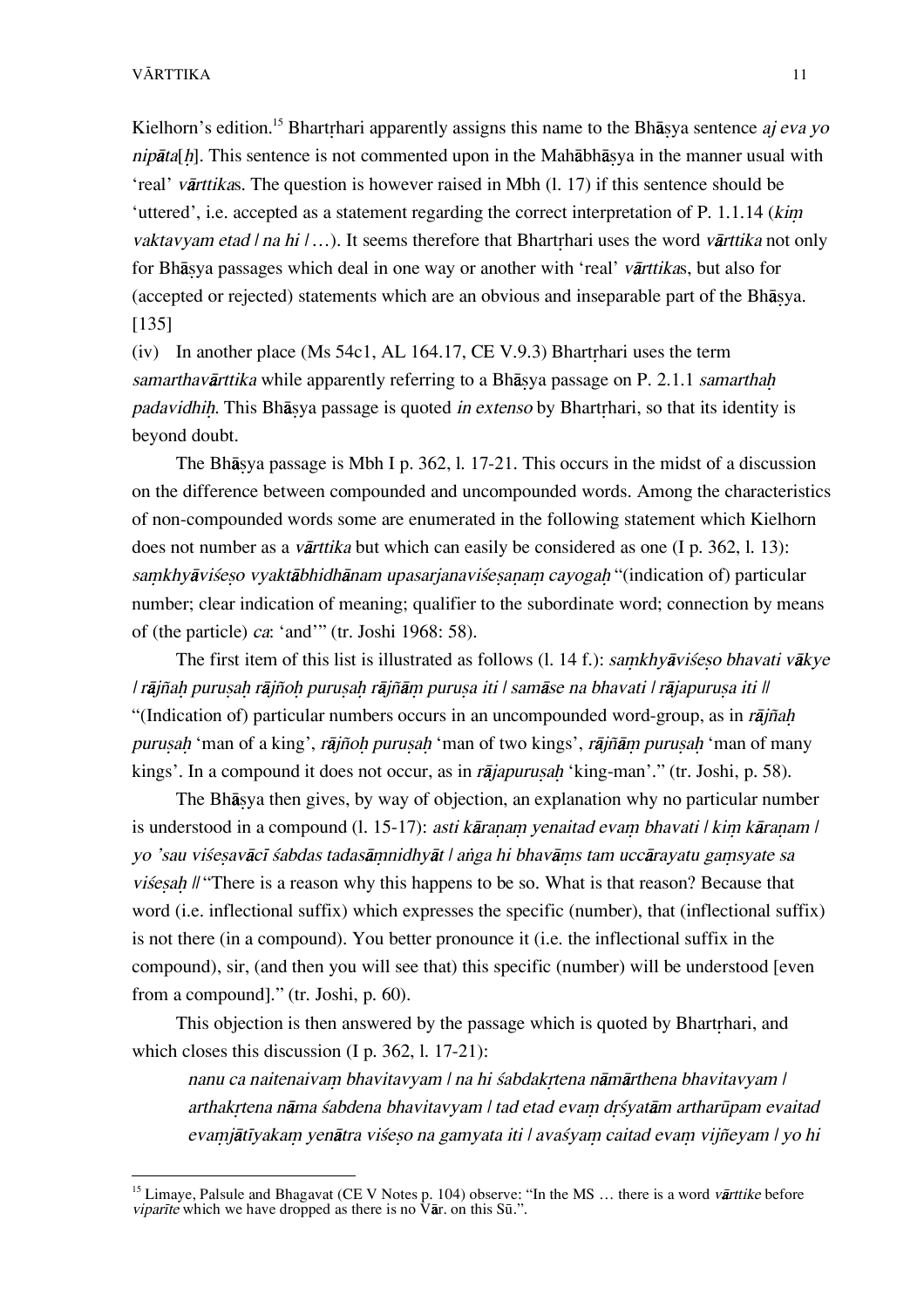manyate yo 'sau viśesavācī śabdas tadasāmnidhyād atra viśeso na gamyata itīha tasya viśeso gamyeta | apsucarah gosucarah varsāsuja iti ||

"But it cannot be like this; for meaning cannot be made by word, word must [rather] be made by meaning. It must be seen like this that the meaning here is such that no specific [number] is understood. And this must necessarily be understood in this way; for he who thinks that no [136] specific [number] is understood here (i.e., in a compound) because there is nothing that is expressive of a specific [number], he would understand a specific [number] in [words like] apsucara, gosucara, varsāsuja (which are not expressive of a plural number in spite of the plural endings of their first constituents)."

Note that this passage is not a *vārttika*, nor is it a direct explanation of a *vārttika*. At best it is the last part of a discussion which arose in connection with a *vārttika*.

Bhartrhari quotes this passage (with insignificant variations) in order to drive home the point that "the presence or absence of a [particular] number is not the result of a particular expressive unit *(sabda)*; the specific [number] is [rather] the result of the single integrated meaning" (tasmān na sabdavisesakrte samkhyāyāh parityāgopādāne ekārthībhāvakrta evāyam visesah). Immediately following this Bhartrhari remarks: tad etat samarthavārttika eva nirnesyate. This apparently means: "This will be determined [in our commentary] on this same (eva) Vārttika connected with [P. 2.1.1] samarthah [padavidhih]".<sup>16</sup> This same Vārttika cannot but refer to the Bhāsya passage quoted by Bhartrhari. There certainly is no reason to think, and very little likelihood, that Bhartrhari refers here to any vārttika in the present sense of that term, since no such vārttika deals with Bhartrhari's problem.

2.2.2. One more passage remains which uses the term *vārttika*. This one (Ms 73a8-9; AL  $217.12-13$ ; CE VI(1).29.13-15) cannot however be looked upon as evidence how Bhartrhari used this word. The reason is that in this case the Mahābhāsvadīpikā merely echoes the Mahābhāsya. The latter work quotes a *vārttika* (P. 8.3.13 vt. 2) saying (I p. 93, l. 5 f.): vārttikakāras ca pathati jastbhāvād iti ced uttaratrābhāvād apavādaprasanga iti. Bhartrhari follows, saying: *pūrvatrāsiddham iti lingasya tadvisayatānivrttyartham vārttike* śabdāntaravisayam lingāntaram upādatte jaśbhāvād iti ced uttaratra iti.

Nor are the two occurrences of the word *varttikakara* of much use for our present purpose. In the first one (Ms 39a1; AL 117.14; Sw 137.15; CE IV.5.27) passages are under discussion where *vārttikas* and Bhāsya agree; we cannot therefore draw any conclusion here regarding what is ascribed to the *vārttikakāra*. In the second occurrence (Ms 50d3; AL 155.6; CE V.1.15) the *vārttikakāra* is mentioned soon after the *cūrnikāra*, and two *vārttikas* (in Kielhorn's sense) are ascribed to him. Here again we can say no more than that also vārttikas in our sense are [137] attributed to the *vārttikakāra* by Bhartrhari. Little can also be inferred

 $16$  On the original extent of Bhartrhari's commentary, see Bronkhorst 1987: 33 f.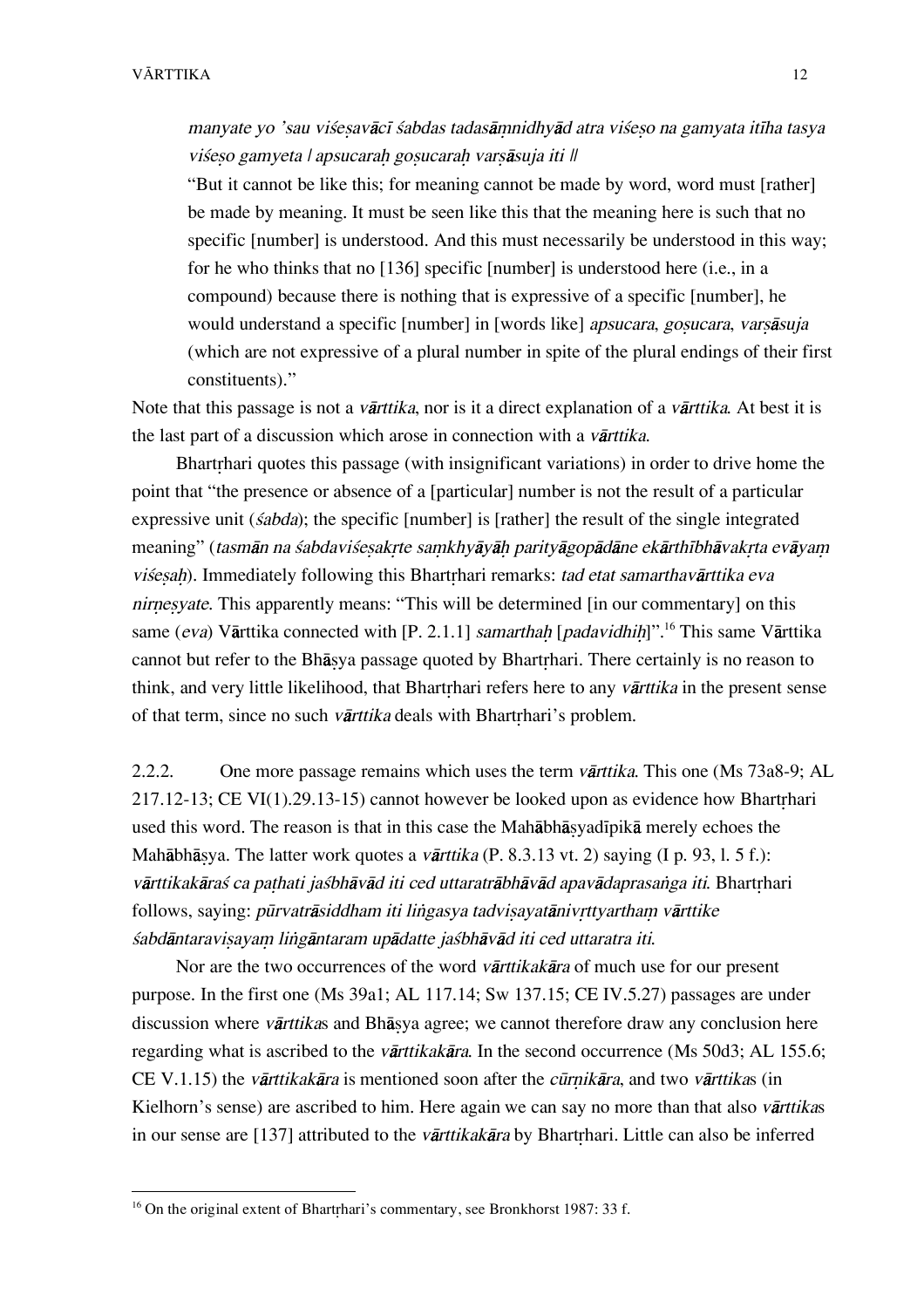from the one occurrence of the name 'Kātyāyana' in Bhartrhari's commentary (Ms 60b9; AL 181.9; CE V.22.7); it refers to the author of P. 1.1.20 vt. 1.

Bhartrhari uses the word *bhāsyasūtra* three times, in two places of his commentary (Ms 12d2; AL 39.18; Sw 47.10, CE I.32.27 and Ms 71b10-c1; AL 213.15-17; CE VI(1).26.4-5). On both occasions the context is a sentence of Patañiali na cedanim acarvah sūtrāni krtvā nivartavanti, in which, according to Bhartrhari, the word surfrace refers to what he would call vākya, i.e. to vārttikas of Kātyāyana. The first time he uses bhāsyasūtra while commenting on a Bhāsya passage which contains this sentence (see Ojihara 1978: esp. pp. 222 f.). And immediately following his second and preceding his third use of the word *bhāsyasūtra* Bhartrhari actually cites the sentence na cedanim  $(...)$ . We must conclude that we cannot infer more from Bhartrhari's use of the word *bhāsyasūtra* than that he wanted to make clear that  $s$  $\bar{u}$ tra in Patañjali's sentence did not denote  $s\bar{u}$ tras of Pānini.

Bhartrhari distinguishes a number of times in his Mahābhāsyadīpikā between a vākvakāra and a *bhāsvakāra*. He does so explicitly at Ms 16b11-12 (AL 53.9-10, Sw 63.10, CE II.6.25-26); Ms 41b9 (AL 123.23, Sw 144.18, CE IV.11.11); Ms 65c11 (AL 197.8-9, CE VI[1].9.23-24); Ms 104b5-6 (AL 298.6-7). It is clear that v $\bar{a}$ kya is used to designate what we are wont to call vårttika. For example, Ms 29d9 (AL 92.9-10, Sw 108.6, CE II.39.19-20) reads: yad evoktam vākyakārena vrttisamavāyārtha upadeśa iti. The phrase vrttisamavāyārtha upadesah here ascribed to the vākvakāra is vt. 15 of the first Åhnika of the Mahābhāsva (I p. 13, l. 2). Similarly, Ms 35c3-4 (AL 107.13-14, Sw 125.12, CE III.12.8-9) has våkyakårasya vrddhigrahanam uttarārtham iti vacanād  $(...)$ . Here P. 1.1.3 vt. 7 (I p. 47, l. 20) is quoted and ascribed to the vākyakāra. Sometimes the word vākya alone refers to a vārttika. So Ms 76a3-4 (AL 225.1-3), which proposes to connect two våkyas which turn out to be vt. 4 and 5 on P. 1.1.38 (vākyasya vākyena sambandhād adosah | idam eva sambandham upanīyate | avibhaktāv itaretarāśrayatvād aprasiddhih [= vt. 4] alingam asankhyam iti vā [= vt. 5]...). Similarly, Ms 68c2 (AL 205.6, CE VI[1].17.25-26) summarizes the contents of P. 1.1.27 vt. 7 (ubhayasya sarvanāmatve 'kaj arthah) in the words: akac prayojanam iti samāpto vākyārthah; this is then contrasted with the opinion of the bhāsyakāra: bhāsyakāras tu naivam vākyārtham varnayati | kevalam pāthaprayojanāny upanyasyati.

On one occasion Bhartrhari ascribes something to the Bhāsya which at least one later author considers written by Kātyāyana. Mbh II.44.17-18 (on P. 3.1.35 vt. 1) has: *evam tarhi* kāsyanekāca iti vaktavyam | kim [138] prayojanam | culumpādyartham | culumpām cakāra daridrām cakāra. Neither this nor any part of it is considered a vārttika in Kielhorn's edition. Also Bhartrhari seems to consider the whole of this part of the Bhāsya, for he says (Ms 14c5; AL 46.6; Sw 55.2; CE I.38.4): *culumpādayo 'pi bhāsya evoccāryante*. But Jinendrabuddhi, the author of the commentary Nyåsa on the Kåßikå on P. 3.1.35 (II.415.25-26) is of a different opinion: culumpater dhātusv aparipathitasyāpi kāsyanekājgrahanam culumpādyartham iti kātyāyanavacanaprāmānyāt dhātutvam veditavyam.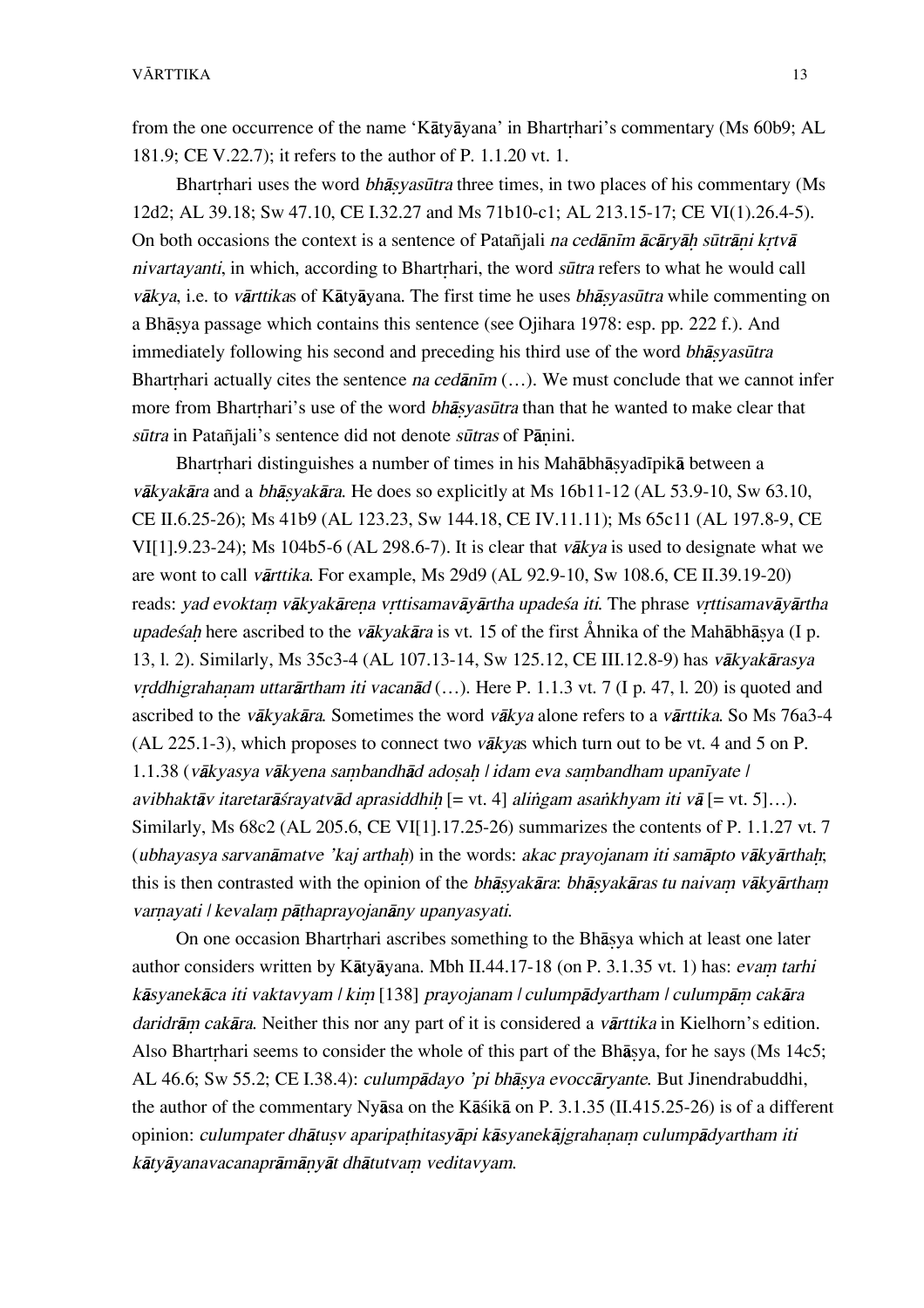2.2.3 The above observations leave us with the impression that in Bhartrhari's opinion the Mahābhāsya as a whole consisted of at least four distinguishable parts: (1) the *sūtras* of Pānini; (2) the *vākyas*; (3) certain Bhāsya portions, mainly explanatory of *vākyas*, referred to as vārttika; (4) the remaining Bhāsya portions, composed by a different author. This enumeration is no doubt not complete — Bhartrhari mentions  $e.g.$  once a separate  $\hat{s}$ lokavārttikakāra (Ms 29d9; AL 92.10; Sw 108.7; CE II.39.20) — but it accounts for most of the Mahābhāsya.

A confirmation of the correctness of this fourfold division is found in Bhartrhari's Vākvapadīva 1.23 and the Vrtti thereon. VP 1.23 reads:

nityāh śabdārthasambandhās tatrāmnātā maharsibhih∣

sūtrānam sānutantrānām bhāsyānām ca pranetrbhih ||

This verse distinguishes between *sūtras*, anutantras<sup>17</sup> and bhāṣyas (note the plural). The Vrtti however makes a fourfold division: *sūtra, anutantra, bhāsya* and *anutantrabhāsya* (pp. 61-63). Examples of these four categories are given, as follows:

 $(1)$  sūtra — P. 1.2.53

(2) anutantra — (a) vt. 1 in Åhnika 1; (b) P. 1.1.1 vt.  $9 = P$ . 1.3.1 vt. 10; (c) an unknown quotation (sphotah śabdo dhvanis tasya vyāyāma upajāyate); (d) part of a verse quoted (?) at Mbh I p. 75, l. 13

(3) bhå∑ya — a (distorted) sentence from the Bhå∑ya preceding the first vårttika of Åhnika 1 (samgrahe etat prādhānyena parīksitam nityah śabdah)

(4) anutantrabhå∑ya (a) Mbh I p. 18, l. 14-15, which is part of the commentary on vt. 12 on  $\frac{\text{S}}{\text{V}}$ ivasūtra  $1^{18}$ ; (b) Mbh I p. 113, l. 13-14, which occurs in the Bhāsya that precedes the first  $v$  $\bar{a}$ rttika on P. 1.1.46; (c) Mbh I p. 137, l. 19-20, which illustrates P. 1.1.56 vt. 14. [139]

The only puzzling quotation is 4b. Since however 4b and 4c clearly belong together — both consist of two parts which are connected in the Bhāsya with the words tatah pascãd āha and 4c belongs to a *varitika*, we may not be troubled overmuch by  $4b$ .<sup>19</sup>

It should be clear by now that the division of the Mahåbhå∑ya which came to be generally accepted was not taken for granted by Bhartrhari. Where we see in the short sentences which are commented upon in the Bhāsya (the 'Vārttikas') the work of one author (or perhaps several of them), in the Bhasya the work of another, Bhartrhari's idea on this

<sup>&</sup>lt;sup>17</sup> It is not impossible that Bhartrhari's Mahābhāṣyadīpikā makes a reference to *anutantras* at Ms 13b7 (AL 41.17, Sw 49.18, CE I.34.19). The Ms reading *etannarthatamtranam bhasyasya brüyat* is obviously corrupt and may have to be amended into etan nānutantrānām bhāsyasya vā brūyāt.

<sup>&</sup>lt;sup>18</sup> The same phrase occurs Mbh I p. 75, 1. 8-9 (on P. 1.1.20 vt. 5); p. 112, 1. 24-25 (on P. 1.1.46); III p. 420, 1. 21  $-$  p. 421, l. 1 (on P. 8.2.106 vt. 1).

<sup>&</sup>lt;sup>19</sup> The Vrtti has a puzzling reference to a 'Vārttika' on VP 2.207, a passage which Prof. A. N. Aklujkar was kind enough to send me after the completion of this article, and which can now also be found in K. A. Subramania Iyer's recent edition (p. 241): *syā… vārttike 'bhihitāny udāharaṇāny jugupsate gopāyitā brāhmaṇādhīnaṃ* yāvaka iti. The context shows that the topic of discussion is meaningless (svārthika) suffixes, and indeed all the words enumerated are formed with such an affix: *jugupsate* by P. 3.1.5, *gopāyitā* by P. 3.1.28, brāhmaņādhīnam by P. 5.4.7 and yāvakah by P. 5.4.29. But these words are not given as illustrations in either Bhāṣya or vārttikas. Perhaps we must conclude that the Vrtti referred to another work called 'Vārttika', the precise name of which (syå… vårttika) has become unrecognizable.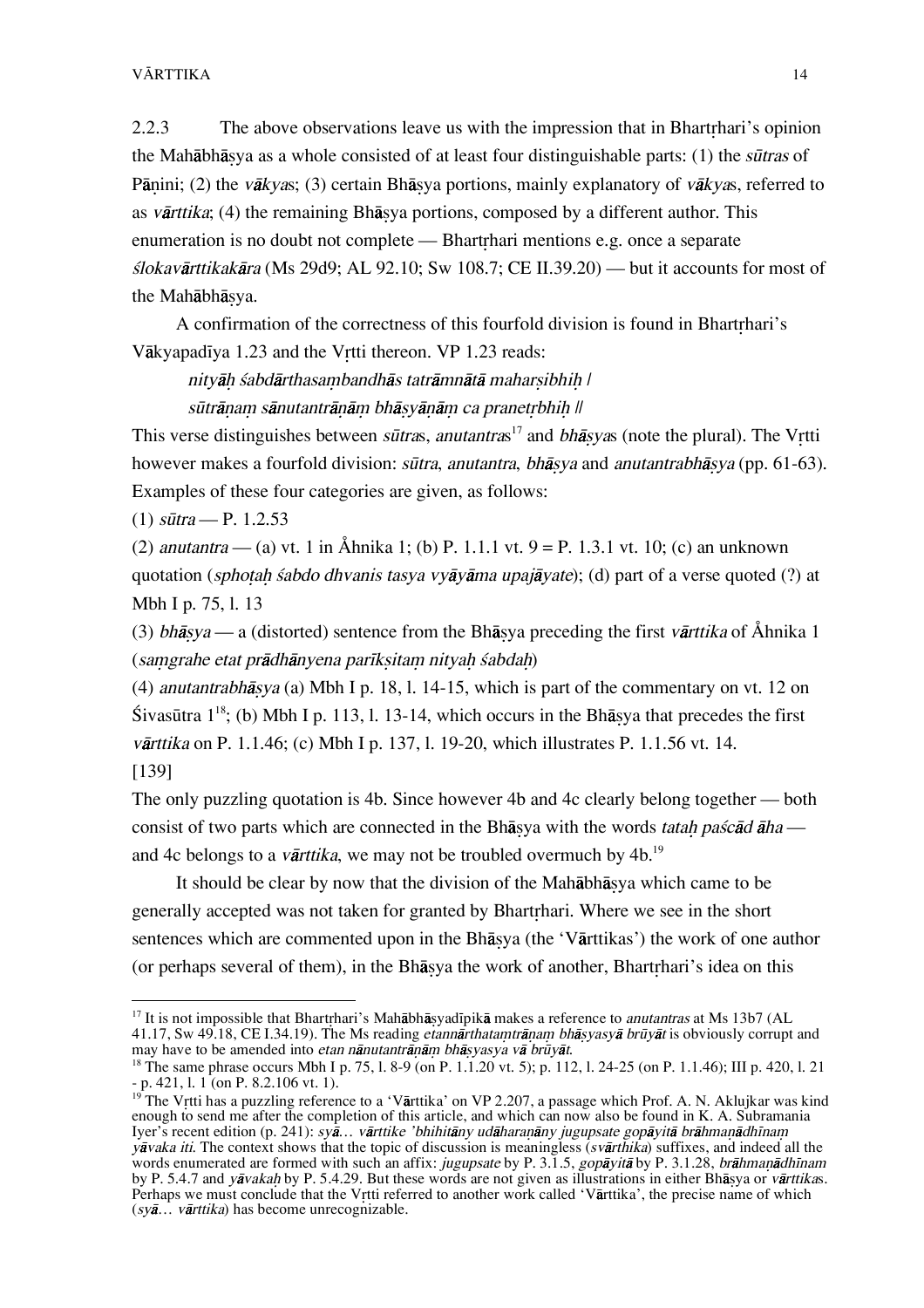matter was different. He too distinguished between at least two authors, but he drew the boundaries differently. We may not be able to say regarding each portion of the Mahābhāsya to which author Bhartrhari ascribed it.<sup>20</sup> It seems however clear that in his opinion many Bhāsya portions and many, or most, vārttikas belonged together and had one single author. These parts of the Mahābhāsya were called 'Vārttika' by Bhartrhari.

2.3. Little is known about the history of Pāninian grammar from Patañjali until Bhartrhari (about 150 B.C. — 450 A.D.). Yet there is one surviving work which probably belongs to this period and which refers to the Mahābhāsya and the *vārttikas* therein: Vyādi's Paribhāsāvrtti (see Bronkhorst 1983: section 6). This work leaves no doubt that its author was well acquainted with the Mahåbhå∑ya (Abhyankar 1967: Intr. p. 11, 13-14). But it does not mention the Mahåbhå∑ya or its author Patañjali by name. It does however refer by name to the author of the *vārttikas*. Vyādi mentions the (or a) 'Vārttikakāra' twice, viz. on Paribhāsās 6 (p. 6, l. 7) and 32 (p. 16, l. 16). The vårttikas referred to are P. 5.4.69 vt. 1 and P. 3.1.13 vt. 1 and 2 respectively. The non-mention of Patañjali and his Mahåbhå∑ya may indicate that these were not yet conceived of as different from 'Vårttikakåra' and 'Vårttika'.

A separate position is occupied by Śabara's Mīmāmsābhāsva. On sūtra 10.8.4 this work quotes a vårttika (P. 2.1.1 vt. 2), ascribes it to the [140] (or a) 'Vårttikakåra' who is then named 'Kātyāyana' (nityo hy asya nasabdasya subantasambandhena samāsa iti vārttikakāro bhagavån kåtyåyano manyate sma | våvacanånarthakyañ ca svabhåvasiddhatvåd iti [P. 2.1.1 vt. 2]). The information that the Vårttikakåra was called 'Kåtyåyana' can be derived from the Bhāsya on P. 3.2.118 (cf. Kielhorn 1876a: 26), with the implication that the author of the Bhāsya was someone else. The Mahābhāsya is repeatedly quoted in the Mīmāmsābhāsya (Garge 1952: 23-25), but never mentioned by name; its author is usually not mentioned either, but the words åcårya and abhiyukta are used once each in this connection. The impression is here created that neither the work nor its author had a generally accepted name.

This brings us to the remarkable fact that the names 'Pātañjali'<sup>21</sup> and Mahābhāsya do not seem to have been used in connection with grammar in any work older than the Vrtti on Bhartrhari's Vākyapadīya. They occur for the first time in VP 2.482 and 485, verses which are really part of the Vrtti (Bronkhorst 1988: 123 f.). Were these names invented in order to fill the lacuna which came about when it was discovered that more than one author had composed the Mahābhāsya as it was known, viz., with vārttikas?

3.1. The striking agreement between the use of the word *varttika* in the Yuktid<sub>i</sub>pika and in Bhartrhari's Mahābhāsyadīpikā, and the agreement which must consequently have existed

 $20$  Bhartrhari may not have been certain about this himself in all cases.

<sup>&</sup>lt;sup>21</sup> Note that VP 2.482 and 485 have *pātañjali*, not 'Patañjali'; see Bronkhorst 1983: section 7.3. Another early mention of the name, possibly designating the author of the Mahābhāṣya there as well, occurs in the Pāli Cūlavamsa 37.217; here the spelling is pātañjalī. The Yuktidīpikā refers to a Sānkhya philosopher of this name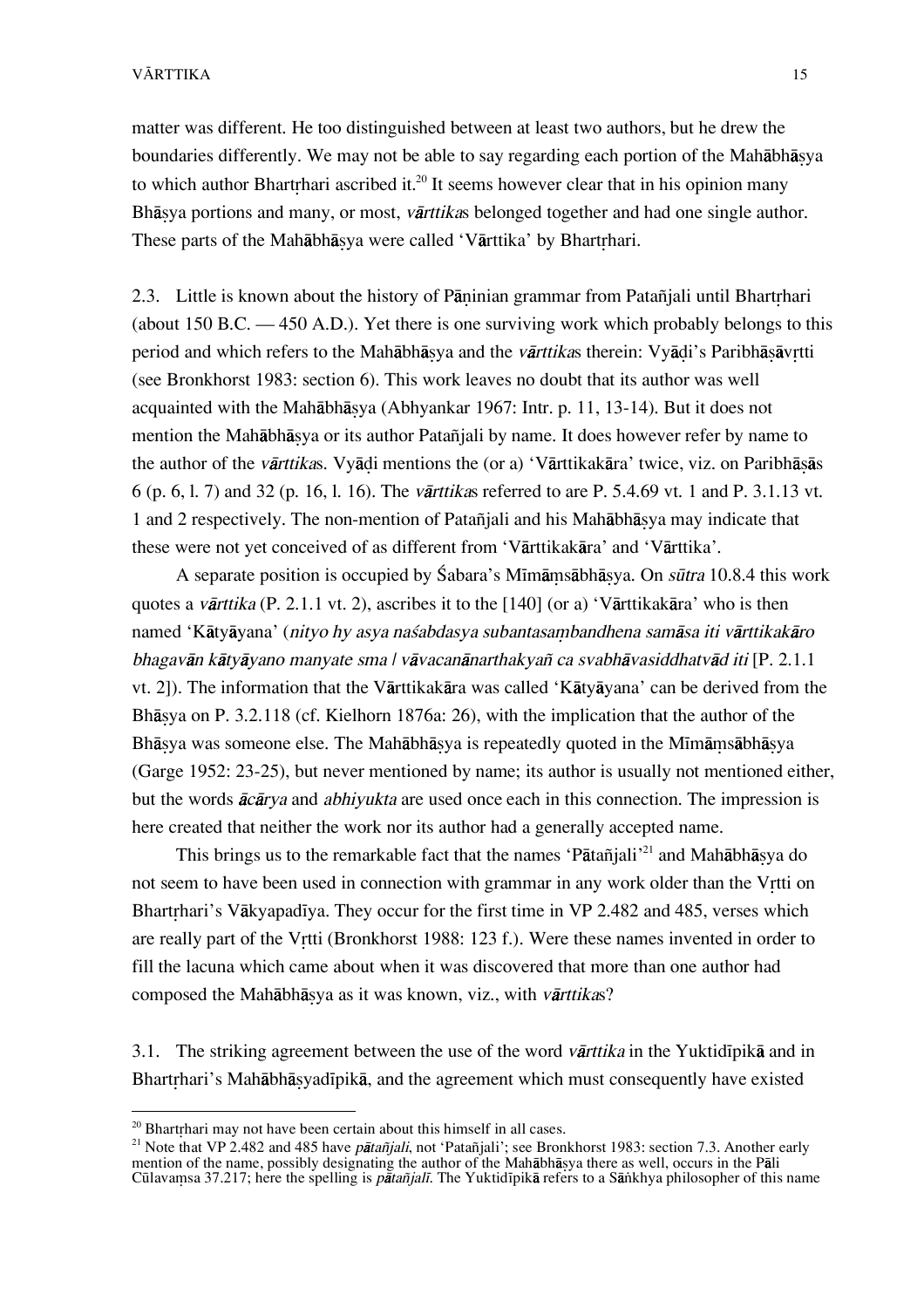$\overline{a}$ 

between their views on the Mahābhāsya,<sup>22</sup> explain how 'Vārttika' could for some time come to denote a category of literary compositions in which short nominal sentences alternate with their explanations in a more verbal style, as exemplified in the Yuktid<sub>ipik</sub> and the Tattvårthavårttika (both of which are also called Råjavårttika). It may also explain something else which has long puzzled modern students.

I-ching, the Chinese pilgrim who visited India at the end of the  $7<sup>th</sup>$  century, mentions in his chapter on the Sanskrit grammarians a work which he calls 'Vrttisūtra' and ascribes to Jayåditya (Brough 1973: [141] 255 f.; cf. Takakusu 1896: 175 f.). This work consists of 18,000 *ślokas* and "supplements its *sūtra*-text, and discusses in detail numerous (possible) interpretations. (…) It discusses fully the (grammatical) usages current in the world, and investigates the rules of (the language addressed to) the gods".<sup>23</sup> The Vrttisūtra is commented upon in the Cūrni. The Cūrni, which contains 24,000 *slokas*, "is a work of the learned Pātañiala.<sup>24</sup> This, again, cites the former Sūtras". The Cūrni is again commented upon in the 'Bhartrhariśāstra'.

At an earlier occasion (1983: App. I) I tentatively proposed that Jayåditya collected the vårttikas and vårttika-like statements found in the Kåßikå, and perhaps composed some of them. In this way, I suggested, I-ching's obvious confusion of Kåtyåyana and Jayåditya would become understandable. 'Vrttisūtra' would then be a name both for Kātyāyana's vārttikas and for the vārttika-like statements in the Kāšikā.

The present investigation has made another interpretation far more probable. Since we have now come to think that at this early date Kåtyåyana's vårttikas were not looked upon as a separate work by themselves, I-ching cannot have heard about this as a separate work and then made a mistake about its authorship. Rather, he may have heard of the twofold division of the Mahābhāsya which we now think was current at that time, viz. the division between a 'Vårttika' which contained far more than just nominal sentences, and the remainder of the Bhå∑ya.

It appears that I-ching knew just this division, and used the names *vrttisūtra* and *cūrni* for them. The first of these two names is peculiar in this context, but I-ching's account leaves us no choice. The name *cūrni* for the Mahābhāsya, or much of it, is already familiar to us.

We see that according to I-ching's testimony the Vrttisūtra is smaller, but not much smaller, than the Cūrni. Together they count 42,000 *slokas*, a number which may be less than

on a few occasions. Normally it has 'Patañjali', once (p. 121, l. 9 [with fn. 2] *pātañjal<sup>o</sup>*, it seems. The Yoga Bhå∑ya (3.44) has 'Patañjali'. See further Weber 1862: 147n.

<sup>&</sup>lt;sup>22</sup> The modern view is already present in Jinendrabuddhi's Nyāsa where it explains (I p. 4): *bhāsyam* kātyāyanapranītānām vākyānām vivaranam patañjalipranītam. Similarly Haradatta's Padamañjarī.

 $^{23}$  The translation is Brough's (1973: 257), who points at the similarity of the second sentence with the opening lines of the Mahåbhå∑ya; see below.

 $24$  Brough (1973: 257) suggests that the Chinese transcription "has apparently arisen from a confusion between the name of the author, Patañjali, and a designation of his work: I-ching must have heard some such form as Pātañjala-bhāṣya". If I-ching heard 'Pātañjali' rather than 'Patañjali' (see note 20 above), the confusion becomes even more intelligible.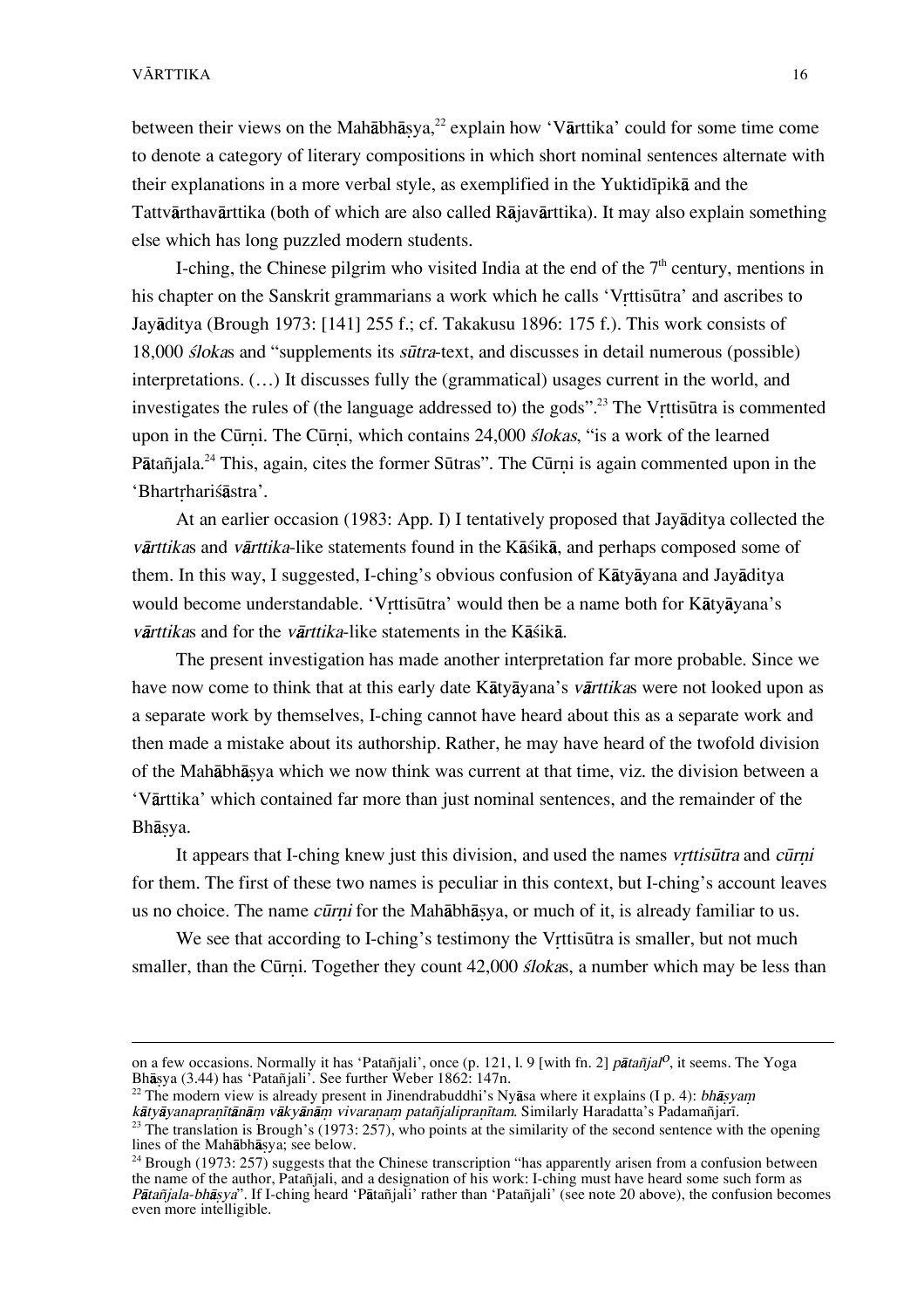#### VĀRTTIKA 17

half the real total number of the Mahābhāsya,<sup>25</sup> but which is at any rate far closer to the truth than the number of  $24,000$  slokas said to be contained in the Cūrni. [142] I-ching's description of the Vrttisūtra ("It discusses fully the (grammatical) usages current in the world, and investigates the rules of (the language addressed to) the gods"; see above) may reflect the opening lines of the Mahābhāsya (kesām śabdānām | laukikānām vaidikānām ca), as Brough (1973: 257) has pointed out. In this case the conclusion seems justified that these lines were considered part of the 'Vårttika' at that time.

The objection that the name 'Jayåditya' points toward the Kåßikå as being meant by 'V®ttisËtra' is not strong. The opinion that the Kåßikå had two authors, Jayåditya and Våmana, is almost certainly wrong and probably due to Jinendrabuddhi's Nyåsa (Bronkhorst 1983: App. I). This means that we know little about who wrote the Kåßikå, and few conclusions can be drawn from the name 'Jayåditya'.

It must here be conceded that Brough was able to draw what appear to be correct conclusions merely from I-ching's statements, without the information which we now think we possess on the ideas which existed regarding the Mahābhāsya in I-ching's time. He observed (1973: 257): "It seems likely, however, that I-ching was unable to discriminate between the *Vārttikas* and the *Mahābhāsva*: witness his statement that the '*vrtti-sūtra'* consists of 18,000 ßlokas; and the second part of the Chinese passage quoted makes sense if I-ching is basing it on the opening lines of the Mahābhāsya (…)". This lack of discrimination, we now think, was not confined to I-ching.

3.2. The name 'V $\bar{a}$ rttika' did not only come to denote works like the Yuktid $\bar{a}$  and the Tattvårthavårttika. In fact, among the early works called 'Vårttika'26 there are far more which are of a different type altogether. Most seem to follow the example of the verses quoted in the Mahābhāsya, often called *ślokavārttika* by the commentators (see Kielhorn 1886: 229 [215]). Indeed, several works are called 'Ílokavårttika'. The most famous among them was composed by the Mīmāmsaka Kumārila Bhatta. Another Ślokavārttika was written by Vidyånanda and comments on the Tattvårtha SËtra. There is also a Niruktaßlokavårttika.

Besides the self-styled 'Ślokavārttikas' there are many 'Vārttikas' which consist of verse. From among the many instances may be mentioned Dharmakīrti's Pramānavārttika, Sureśvara's Brahmasūtra-, Brhadāranvakopanisad- and Taittirīvopanisad-vārttika, two Śivasūtravārttikas (one by Bhāskara, one by Varadarāja), and others. [143]

It is clear from this enumeration that 'Vårttika' came to designate primarily a commentary in verse-form. Prose Vārttikas like the Yuktidīpikā and the Tattvārthavārttika are few in number. Besides these two works there is Uddyotakara's Nyåyavårttika which

<sup>&</sup>lt;sup>25</sup> I-ching does not seem to have had much idea of what a  $\delta loka$  was; see Brough 1973: 249 n. 8.

<sup>&</sup>lt;sup>26</sup> The original Vārttika of Kātyāyana was, in accordance with its derivation, 'dealing with the procedure of the grammar [of Pāṇini]' (Thieme 1955: 429 [697] n. 1). The later authors of Vārttikas may or may not have had a similar purpose in view.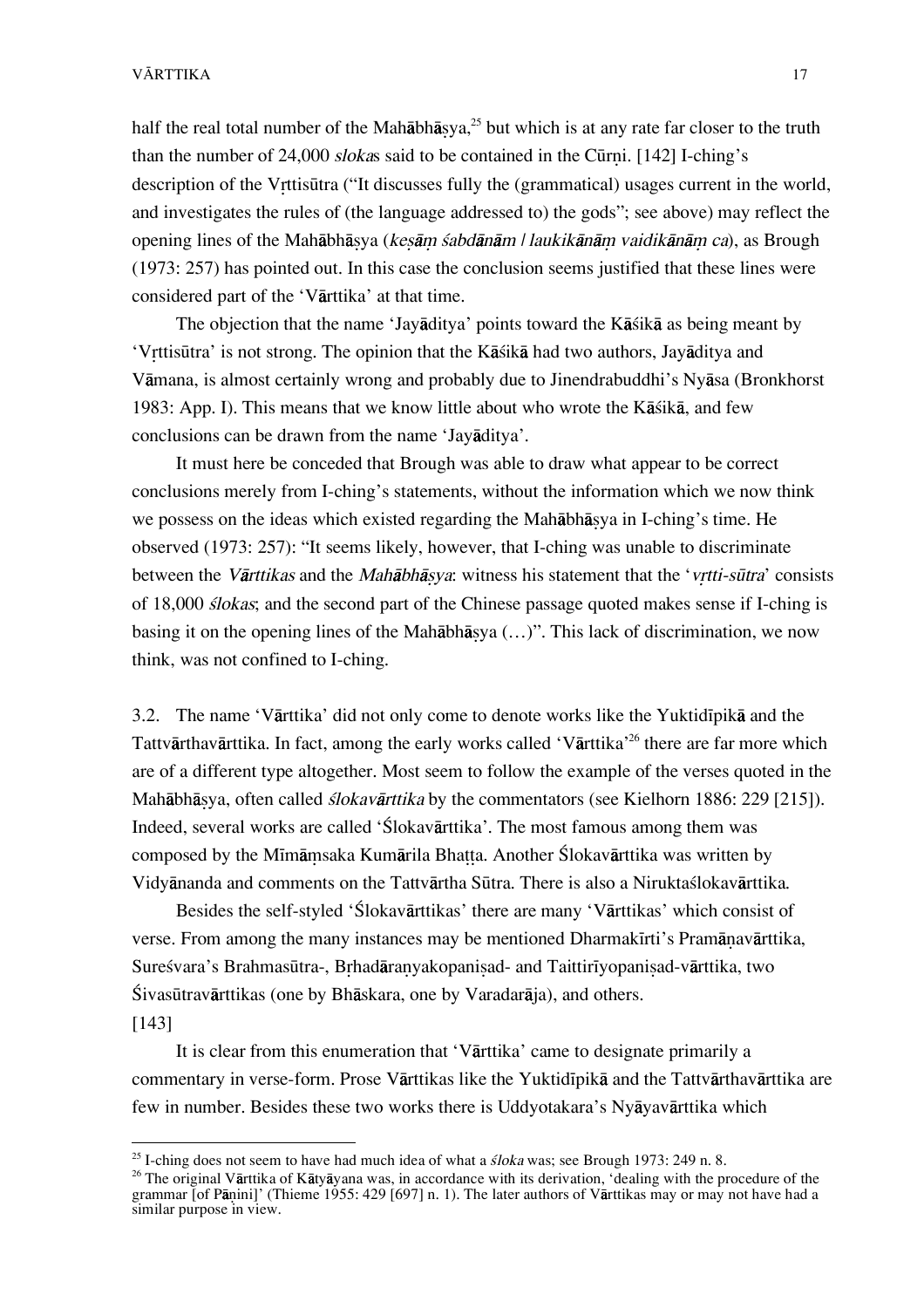however contains only some passages in 'Vårttika' style (see Wezler 1974: 441 f.). Other prose Vārttikas like Kumārila's Tantravārttika, Vijñānabhiksu's Yogabhāsyavārttika and Krsnalīlāšuka's Daivavārttika do not seem to preserve a trace of it. Moreover, the 'Vārttika' style is used once in Jayantabhatta's Nyāyamañjarī (Wezler 1974: 442 f.), a work which does not seem to have been considered a 'Vårttika' at any time. The same is true of the Nyåya Bhāsya, in which this style was already noticed by Windisch (1888: 15 f.). Something closely resembling this style is found in other works as well, e.g., in Śankara's Brhadāranyakopanisad Bhāsya.<sup>27</sup> This means that the style of the Yuktidīpikā and of the Tattvārthavārttika stopped being looked upon as typical for prose Vårttikas rather soon. We may suspect that this was not unconnected with the changing ideas regarding the Mahābhāsya.

#### BIBLIOGRAPHY

- Abhyankar, K. V. (ed.) 1967: Paribhå∑åsaµgraha. Poona: Bhandarkar Oriental Research Institute (Bhandarkar Oriental Research Institute Post-graduate and Research Department Series, no. 7).
- Akalanka: Tattvārthavārttika. Edited by Mahendra Kumar Jain. Banaras: Bhāratīya Jñānapītha Kāshi, 1953 (Jñāna-Pītha Mūrtidevi Jaina Granthamālā, Samskrit Grantha no. 10). [Only one volume, covering four Adhyåyas, was accessible to me].
- Bali, Suryakant 1976: Bhattoji Dīksita: His Contribution to Sanskrit Grammar. New Delhi: Munshiram Manoharlal.
- Bhartrhari: Mahābhāsyadīpikā. 1) Edited by K. V. Abhyankar and V. P. Limaye. Poona: Bhandarkar Oriental Research Institute, 1970 (Post-graduate and Research Department Series, no. 8). 2) Partly edited by V. Swaminathan under the title Mahābhāsya Tīkā. Varanasi: Banaras Hindu University, 1965 (Hindu Vishvavidyalaya Nepal Rajya Sanskrit Series, vol. 11). 3) Manuscript reproduced. Poona: Bhandarkar Oriental Research Institute, 1980. 4) 'Critical edition'. Poona: Bhandarkar Oriental Research Institute, 1983 ff.

[144]

- Bhartrhari: Vākyapadīya. Edited by Wilhelm Rau. Wiesbaden: Franz Steiner, 1977 (Abhandlungen für die Kunde des Morgenlandes XLII, 4).
- Bhartrhari: Vākyapadīya Kānda I with the Vrtti and the Paddhati of Vrsabhadeva. Edited by K. A. Subramania Iyer. Poona: Deccan College 1966 (Deccan College Monograph Series 32).
- Bhartrhari: Vākyapadīya Kānda II. Containing the Tīkā of Punyarāja and the Ancient Vrtti. Edited by K. A. Subramanian Iyer. Delhi-Varanasi-Patna: Motilal Banarsidass, 1983.

 $27$  This was pointed out to me by Prof. T. E. Vetter.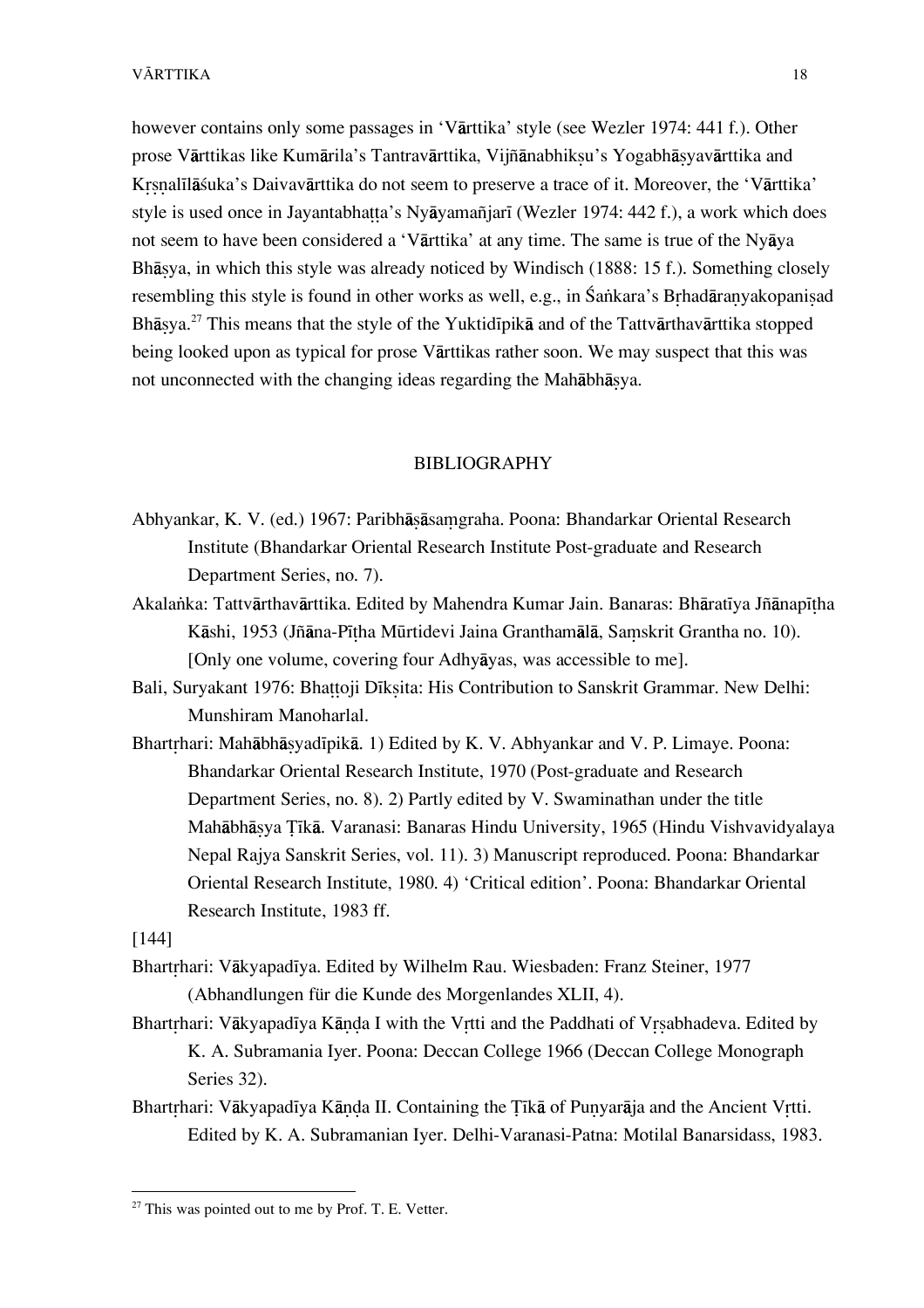- Bhartrhari: Vākyapadīya Kānda III with the Prakīrnakaprakāśa of Helārāja. 2 volumes. Edited by K. A. Subramanian Iyer. Poona: Deccan College, 1963-73.
- Böhtlingk, Otto Roth, Rudolph 1855-75: Sanskrit-Wörterbuch. 7 volumes. St. Petersburg: Buchdruckerei der Kaiserlichen Akademie der Wissenschaften.
- Bronkhorst, Johannes 1983: On the History of Pāninian Grammar in the Early Centuries following Patañjali. Journal of Indian Philosophy 11, pp. 357-412.
- Bronkhorst, Johannes 1985: A possible quotation from the Niruktavårttika known to Durga in the Yuktidīpikā. In: Proceedings of the Fifth World Sanskrit Conference. Edited by R. N. Dandekar – P. D. Navathe. New Delhi: Rashtriya Sanskrit Sansthan, pp. 90-100.
- Bronkhorst, Johannes 1987: Three Problems Pertaining to the Mahābhāsya. Poona: Bhandarkar Oriental Research Institute.
- Bronkhorst, Johannes 1988: Études sur Bhartrhari, 1. L'auteur et la date de la Vrtti. Bulletin d'Études Indiennes 6, pp. 105-143.
- Brough, John 1973: I-ching on the Sanskrit Grammarians. Bulletin of the School of Oriental and African Studies 36, pp. 248-60.
- Cūlavamsa. Edited by Wilhelm Geiger. Vol. I. London: Pali Text Society, 1925.
- Garge, Damodar Vishnu 1952: Citations in Śabara-Bhāsva. Poona: Deccan College (Deccan College Dissertation Series 8).
- Helārāja: Prakīrnakaprakāśa. See under Bhartrhari.
- Iyer, K. A. Subramania (tr.) 1977: The Vākyapadīya of Bhartrhari. Kānda II. Delhi-Varanasi-Patna: Motilal Banarsidass.
- Jain, Jyoti Prasad 1964: The Jain Sources of the History of Ancient India (100 B.C. A.D. 900). Delhi: Munshi Ram Manoharlal.
- Jinendrabuddhi: Nyåsa. See Kåßikå 2.
- Joshi, S. D. 1968: Patañjali's Vyākarana-Mahābhāsya. Samarthāhnika (P. 2.1.1). Poona: University of Poona (Publications of the Centre of Advanced Study in Sanskrit, Class C, no. 3).
- Joshi, S. D. Roodbergen, J. A. F. 1981: Patañjali's Vyākarana-Mahābhāsya. Pråtipadikårthaße∑åhnika (P. 2.3.46 – 2.3.71). Pune: University of Poona (Publications of the Centre of Advanced Study in Sanskrit, Class C, no. 14).

[145]

- Kāśikā. 1) Edited by Arvendra Sharma, Khanderao Deshpande and D. G. Padhye. Hyderabad: Sanskrit Academy, Osmania University, 1969-70. 2) Edited, with the Nyåsa of Jinendrabuddhi and the Padamañjarī of Haradatta, by Swami Dwarika Das Shastri and Pt. Kalika Prasad Shukla. 6 volumes. Varanasi: Prachya Bharati Prakashan, 1965-67 (Prachya Bharati Series 2-7).
- Kielhorn, Franz 1876a: Kātyāyana and Patañjali: Their Relation to Each Other and to Pānini. Bombay (= Kleine Schriften, hrsg. v. W. Rau. Wiesbaden, 1969, I/1-64).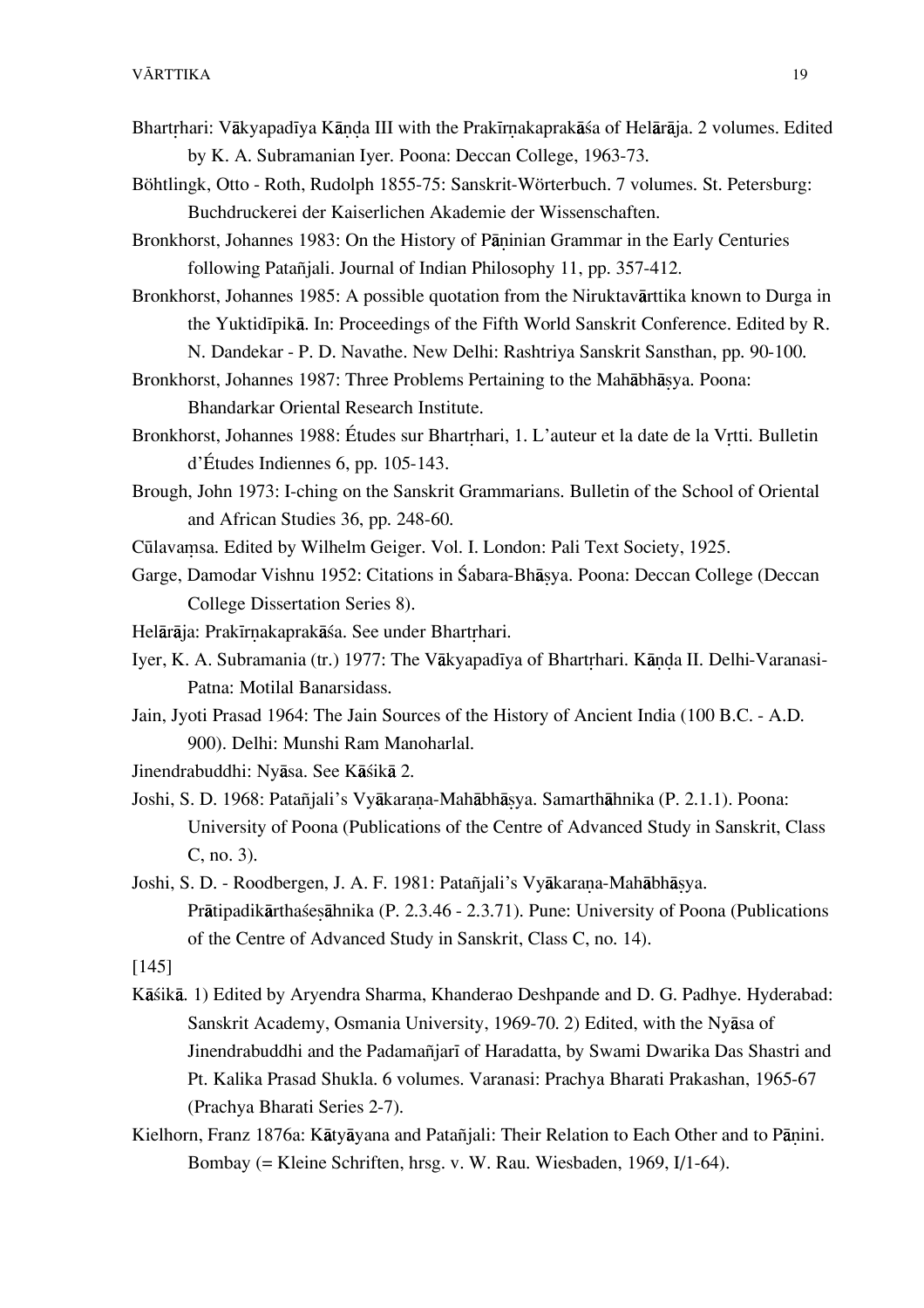- Kielhorn, Franz 1876b: On the Mahâbhâshya. Indian Antiquary 5, pp. 241-51 (= Kleine Schriften I/169-79).
- Kielhorn, Franz (ed.) 1880-85: The Vyākarana-Mahābhāsya of Patañjali. 3 volumes. Third edition revised by K. V. Abhyankar. Poona: Bhandarkar Oriental Research Institute, 1962-72.
- Kielhorn, Franz 1886: Notes on the Mahabhasya. 4. Some suggestions regarding the verses (Karikas) in the Mahabhashya. Indian Antiquary 15, pp. 228-33 (= Kleine Schriften I/214-19).
- Mahādeva: Unādikośa. Edited by K. Kunjunni Raja. University of Madras, 1956 (Madras University Sanskrit Series 21).
- Mīmāmsaka, Yudhisthira 1973: Samskrta Vyākarana-Śāstra kā Itihāsa. 3 volumes. Sonipat: Rāma Lāl Kapūr Trust. Samvat 2030.
- Nyāsa. In: Nyāsa or Pañcikā Commentary of Åcārya Jinendrabuddhipāda and Padamañjarī of Haradatta Miśra on the Kāśikāvrtti of Vāmana-Javāditya. Edited by Dwarikadas Shastri and Kalikaprasad Shukla. Parts I-VI. Varanasi: Tara Publications, 1965-67 (Prāchya Bhāratī Series 2-7).
- Ojihara, Yutaka 1978: Sur une formule patañjalienne: "na cedānīm ācārvāh sūtrāni krtvā nivartayanti". In: Proceedings of the Third World Sanskrit Conference (Paris, 20-25 June 1977). Torino (Indologica Taurinensia 6), pp. 219-234.
- Padamañjarī. See under Nyāsa.
- Patañjali: Vyākarana-Mahābhāsya. Edited by F. Kielhorn. Third Edition by K. V. Abhyankar. Volumes I-III. Poona: Bhandarkar Oriental Research Institute, 1962-72.
- Rocher, Rosane 1971: Review of A. Wezler's Paribhāsā IV, V und XV. Journal of the American Oriental Society 91, pp. 314 f.
- Śabara: Mīmāmsā Bhāsya. In: Mīmāmsādarśana. Edited by Kāśīnātha Vāsudevaśāstrī Abhyamkara and Pt. Ganesasastrī Josī. Poona: Ånandāsrama, 1973-84 (Ånandāsrama Samskrtagranthāvali 97).
- Takakusu, J. (tr.) 1896: A Record of the Buddhist Religion as practised in India and the Malay Archipelago (A.D. 671-695), by I-tsing. Oxford: Clarendon Press.
- Thieme, Paul 1955: Review of The Sanskrit Language by T. Burrow. Language 31, pp. 428- 48 (= Kleine Schriften, hrsg. v. G. Buddruss. Wiesbaden 1971, II/696-716).
- Vrsabhadeva: Paddhati. See under Bhartrhari.
- [146]
- Vyå∂i: Paribhå∑åv®tti = Abhyankar 1967: 1-38.
- Weber, Albrecht 1862: Zur Frage über das Zeitalter Pânini's. Mit specieller Beziehung auf Th. Goldstücker's "preface" zum "MânavakalpasËtra". Indische Studien 5, pp. 1-176.
- Wezler, Albrecht 1974: Some Observations on the Yuktidīpikā. In: XVIII. Deutscher Orientalistentag. Vorträge hrsg. von W. Voigt. Wiesbaden: Franz Steiner (Zeitschrift der Deutschen Morgenländischen Gesellschaft Suppl. II), pp. 434-455.